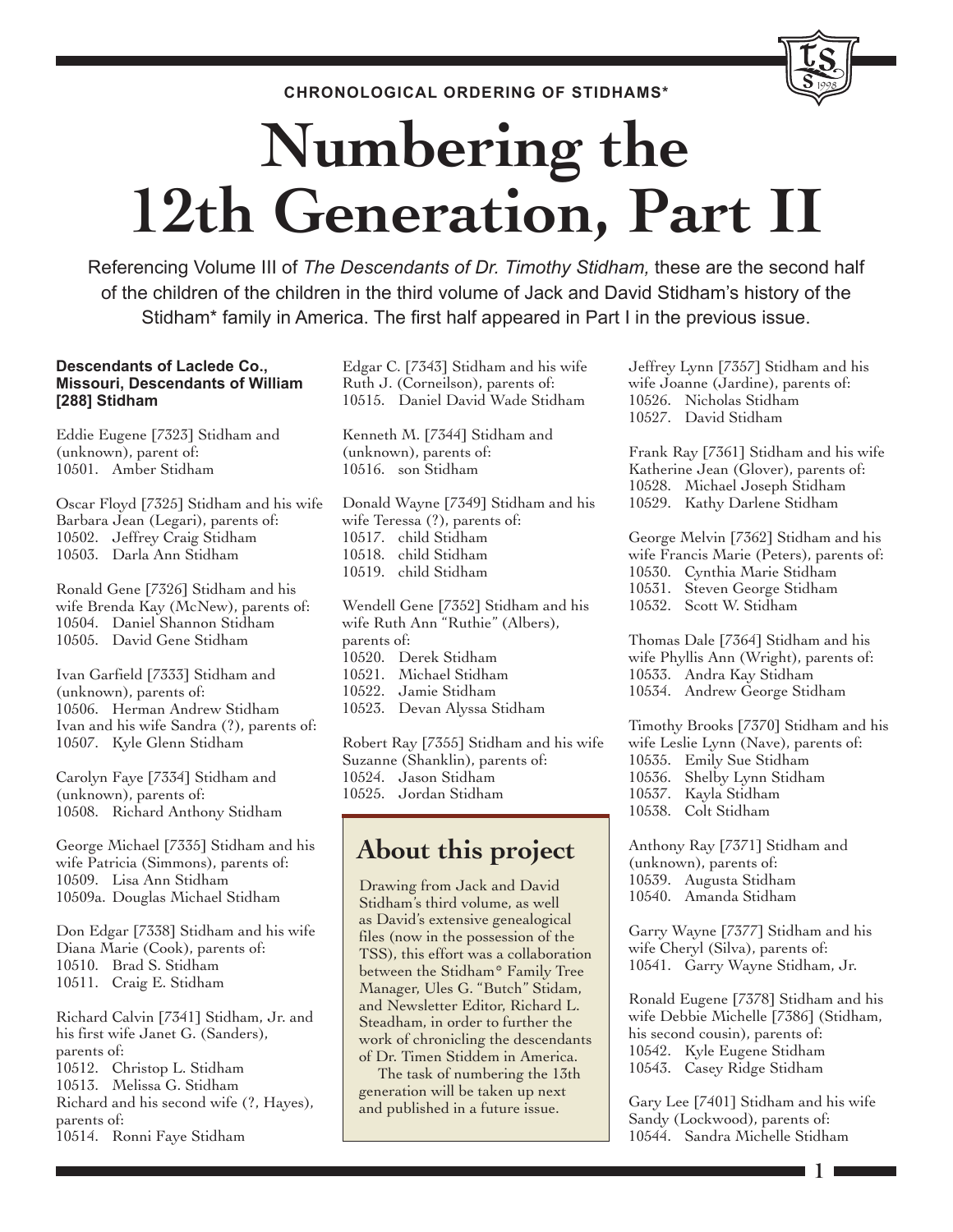

Robert Odis [7405] Stidham and his wife Linda Susan (Baer), parents of: 10545. Robert Lawrence Stidham 10546. Daniel Christopher Stidham Robert and Lois McClusky, parents of: 10547. Jason Odis Edward Feddersen Stidham

Michael James [7406] Stidham and his wife Karin Bridgette (Mueller), parents of: 10548. Michael James Stidham, Jr.

David Paul [7408] Stidham and his first wife Lana Marie (Hesse), parents of: 10549. William Odis Stidham 10550. Jean Marie Stidham 10551. Samantha Ann Stidham David and his second wife Darla Jean (Klanan), parents of: 10552. Joshua William Stidham 10553. Rebecca Ellen Stidham

William Jennings [7409] Stidham and his wife Leah Marie (Updyke), parents of: 10554. William Jennings Stidham, Jr.

Vernon Kenneth [7411] Stidham and his wife Theresa Paulette (Cummins), parents of: 10555. Christopher Daniel Stidham 10556. Jessica Anne Stidham

Jody Lynn [7414] Stidham and his wife Nancy Raylene (Lamkey), parents of: 10557. Heather Jade Stidham

Robert Eugene [7416] Stidham and his wife Charlyn Redsky (Littlefeather), parents of: 10558. Dawn Blue Sky Stidham

James Odis [7417] Stidham and his wife Mary Lynn (Skinner), parents of: 10559. Robert Dale Stidham 10559a. Joni Marie Stidham

Shelia Louise [7418] Stidham and (unknown), parents of: 10560. Jonathan Jerome Stidham 10560a. Warren Earl Stidham

George [7427] Stidham and his wife Janice (Hodgg), parents of: 10561. Kristi Stidham 10562. Brenda Stidham

James [7428] Stidham and his wife Debbie (Ehlers), parents of: 10563. Daniel Stidham 10564. Matthew Stidham

Donald Allen [7429] Stidham and his wife Darlene Lyn (Schoonbeck), parents of: 10565. Erin Elizabeth Stidham 10566. Jared Scott Stidham 10567. Nathan Marc Stidham

Dennis Lee [7430] Stidham and his wife Cynthia (?), parents of: 10568. Amy Stidham 10569. Sara Stidham

David [7433] Stidham and his wife Brenda (VanDyke), parents of: 10570. David Stidham, Jr. 10571. Malissa Stidham

David [7439] Stidham and his wife Deeann (?), parents of: 10572. Orion Stidham 10573. Monica Stidham

Raymond M. [7443] Stidham and his wife Mindy (Green), parents of: 10574. Heather Stidham 10575. Benjamin Stidham

#### **The Quaker Steddoms of Ohio, Descendants of Henry [170] Steddom**

John Sanford Vandiver [7457] Steddom and his wife Judy Ann (Wilson), parents of: 10576. Jill Suzanne Steddom 10577. Betsy Renee Steddom

Stanley Orville [7462] Steddom and his wife Mary Esther (Brocklebank), parents of: 10578. Jeremy John Steddom 10579. Susan Amanda Steddom 10580. Janet Elizabeth Steddom

Clark Morrison [7468 [Steddom and his first wife Susan (Simenton), parents of: 10581. Rebecca Steddom 10582. Carl Steddom Clark and his second wife Cheryl Lynn (DeTilla), parents of: 10583. Mark Allen Steddom

Roderick Compton "Rick" [7470] Steddom, Jr. and his wife Nancy (Allen), parents of: 10584. Melissa Ann Steddom 10585. Roderick Compton "Eric" Steddom, 3rd

Charles Wesley "Chuck" [7471] Steddom and his wife Carol (Cheshier), parents of: 10586. Daniel Steddom 10587. Allson Steddom 10588. Alexander Steddom 10589. KIandra Steddom

Mark Allen [7477] Steddom and (unknown), parents of: 10590. Trisha Steddom 10591. Marshall Steddom 10592. Mackenzie Steddom

Matthew "Matt" [7478] Steddom and his wife Vicki (?), parents of: 10593. Makyla Steddom 10594. Christopher Steddom

#### **The Steadhams of Georgia, Descendants of John [294a] Steadham**

Warren N. [7481] Stidham and (unknown), parents of: 10595. Joyce Stidham 10596. Janice Stidham

Herbert C. [7482] Stidham, Sr. and (unknown), parents of: 10597. Herbert C. Stidham, Jr.

Joseph Victor "Little Joe" [7483] Steadham and his first wife Fannie Elizabeth (Lee), parents of: 10598. Connie Patricia Steadham 10599. Sheron Elizabeth Steadham 10600. Joseph Michael Steadham 10601. Daniel Gordon Steadham 10602. Deborrah Arlene Steadham 10603. Cynthia Lou Anne Steadham 10604. Karen Elaine Steadham Joseph and his second wife Sherry (Hansen), parents of: 10605. Sherry Djo Steadham Robert Gordon [7484] Steadham and is wife Betty (?), parents of: 10606. Matt Delaney Steadham

John Michael [7489] Steadham and his wife Julie (Deurloo), parents of: 10608. Sharon Steadham 10609. Justin McKeithen Steadham

10607. James Keith Steadham

Henry Dale [7491] Steadham and his wife Janet Lee (Dennis), parents of: 10610. Kathy Steadham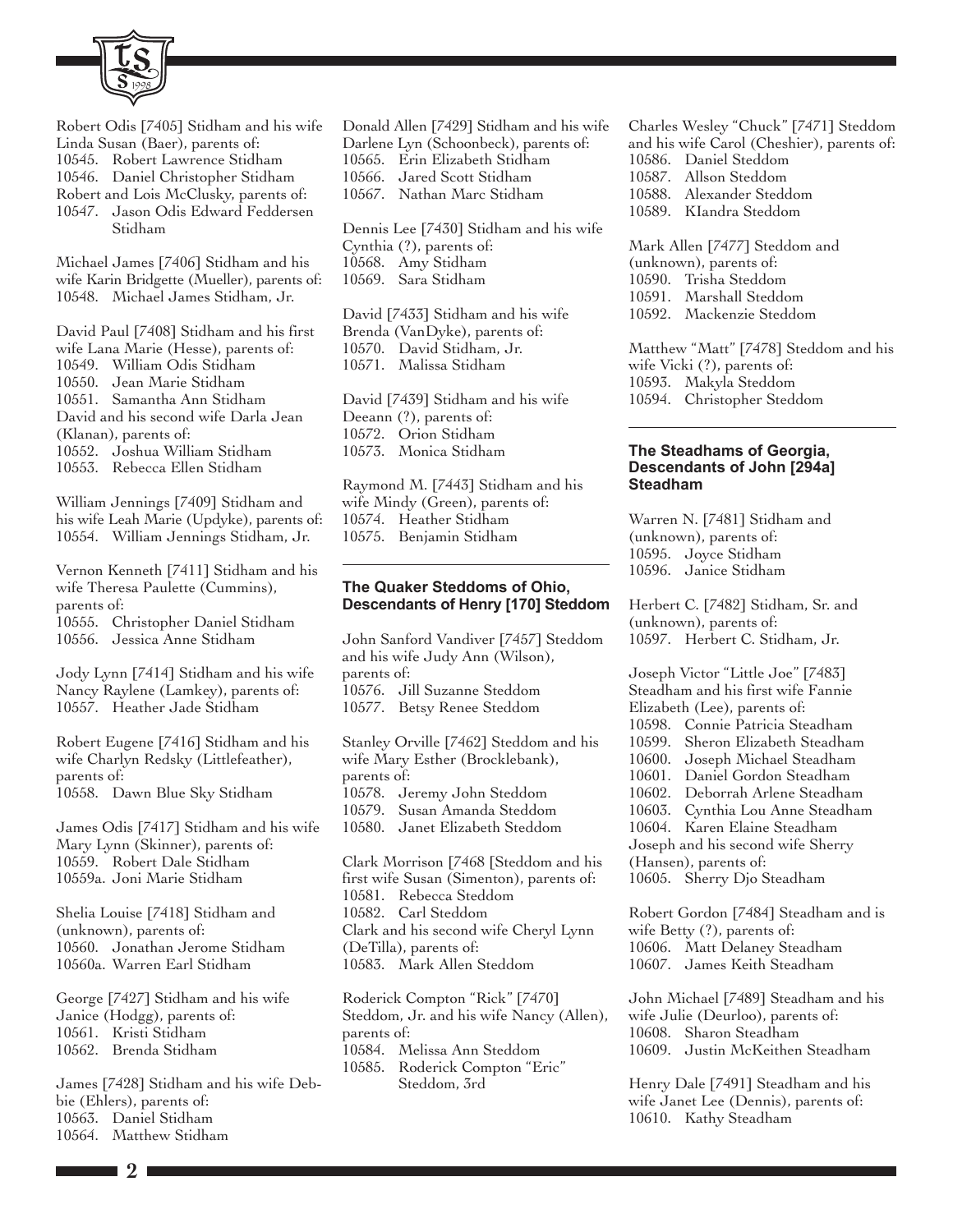

Daniel Jackson "Dan" [7493] Steadham and his wife Margie Ann (Meeks), parents of: 10611. Lamar Glenn Steadham

Charles Lee [7495] Steadham and his second wife Lillian C. "Lilly" (?), parents of: 10612. Jessica Steadham

Charles Victor [7497] Steadham, Jr. and his wife Mary Sue (Thomas), parents of: 10613. Jodi Fair Steadham

William Buford "Hump" [7501] Steadham and his wife Allene Laverne (Meadows), parents of: 10614. William Buford "Buddy" Steadham 10615. Lucy Steadham 10616. Doris Jean Steadham 10617. James Buford "JB" Steadham 10618. Brenda Lee Steadham 10618a. Chris Steadham

Troy Evans [7502] Steadham and his wife Annie Ray (Beatty), parents of: 10619. Troy Edward Steadham 10620. Martha Ann Steadham 10621. Johnny Earl Steadham 10622. Bobby Ray Steadham 10623. Mark Steve Steadham, Sr. Hubert J. [7503] Steadham and his wife Mary (Myers), parents of:

- 10624. Hubert "Butch" Steadham, Jr.
- 10625. Sharon Ann Steadham
- 10626. Janice Lynn Steadham
- 10627. Connie Jo Steadham
- 10628. Judy Carol Steadham 10629. Milton Ross Steadham

Paul Loyce [7504] Steadham and his wife Peggy L. (?), parents of: 10630. David Steadham

James Clinton "Jimmy" [7506] Steadham and his wife Grace G. (Bynum), parents of: 10631. Jimmy Duane Steadham

#### **The Stidhams of Smith Co., Texas, Descendants of Zacharia [295] Stidham, 3rd**

John William (Harvey) [7509] Stidham and his wife Ingeborg Gertrude Elfriede (Thurn), parents of: 10632. Silvia Karen Stidham 10633. John Williams Stidham, Jr. 10634. Michael Harvey Stidham 10635. Pamela Gaye Stidham 10636. Connie Sue Stidham Larry P. [7514] Stidham and his wife Sharon (?), parents of: 10637. Theresa Stidham 10638. Michael Stidham 10639. Sherry Stidham Joe E. [7517] Stidham and (unknown), parents of: 10640. Sarah Stidham Bobby Burl [7531] Stidham and his wife Shirlene (Adama), parents of: 10641. Brett Allen Stidham 10642. Melissa KayLuann Stidham Louis Allen [7535] Stidham and his second wife Allison (McAllister), parents of: 10643. Michael Stidham 10644. Larry Stidham Louis and his third wife Mary Elizabeth (Rudy), parents of: 10645. Jesse Joseph Stidham 10646. Phillip Stidham Calvin Nelson [7539] Stidham and his wife June (O'Brien), parents of: 10647. Kenneth Ray Stidham 10648. Bonnie Jean Stidham Hillery Dewitt "H.D." [7544] Stidham and his wife Betty Lou (Spurlock),

parents of: 10649. Carol Lynn Stidham 10650. Kenneth Wayne Stidham

James L. [7546] Stidham and his wife Anna May (Tackle), parents of: 10651. Mary Lois Stidham 10652. Susanne Stidham

Johnny Ray [7547] Stidham and his wife Dorothy Nadine (Brice), parents of: 10653. Phyllis Dianne Stidham 10654. Wanda Marlene Stidham

Floyd Frank (Lee) [7550] Stidham and his first wife Ruth Elaine (Gamble), parents of: 10655. Frank Lee Stidham 10656. Bennie Floyd Stidham 10657. Margaret Elayne Stidham 10658. Ray (Roy) Haskell Stidham 10659. Steve Allen Stidham Floyd and his second wife Brenda Lou (Buckelew), parents of: 10660. Vince Stidham Floyd and his third wife Odelea (Gaves), parents of: 10661. Charles Lance Stidham Henry Lee [7553] Stidham and his wife Meredith Jene (Regean), parents of: 10662. Mary Lee Stidham 10663. Emma Jean Stidham 10664. Pam Stidham 10665. Kathy May Stidham Adrian Oller [7555] Stidham and his wife Gloria Ann (Sonnamaker), parents of: 10666. Lisa Ann Stidham 10667. Linda Virginia Stidham 10668. Laura Lynne Stidham Roy Glenn [7556] Stidham and his first wife Loretta (?), parents of: 10669. Mitch Stidham Roy and his second wife Shirely (Jennings), parents of: 10670. Roy Glenn Stidham, Jr. Roy and his third wife Janis (?), parents of 10671. child Stidham

Felix Allen [7562] /Stidham/ and (unknown), parents of: 10672. Joe Allen Stidham 10672a. Don Alvin Stidham

William Crawford [7564] Stidham and (unknown), parents of: 10673. Marlayna Kathleen "Marli" Stidham

10673a. Brittany Mishell "Missy" Stidham

David Bryant [7566] Stidham and his wife Patricia R. (Scott), parents of: 10674. Don Austin Stidham

Ronald Bryant [7569] Stidham and his wife Robin Denise (Clark), parents of: 10675. Sara Kristin Stidham 10676. Holly Suzanne Stidham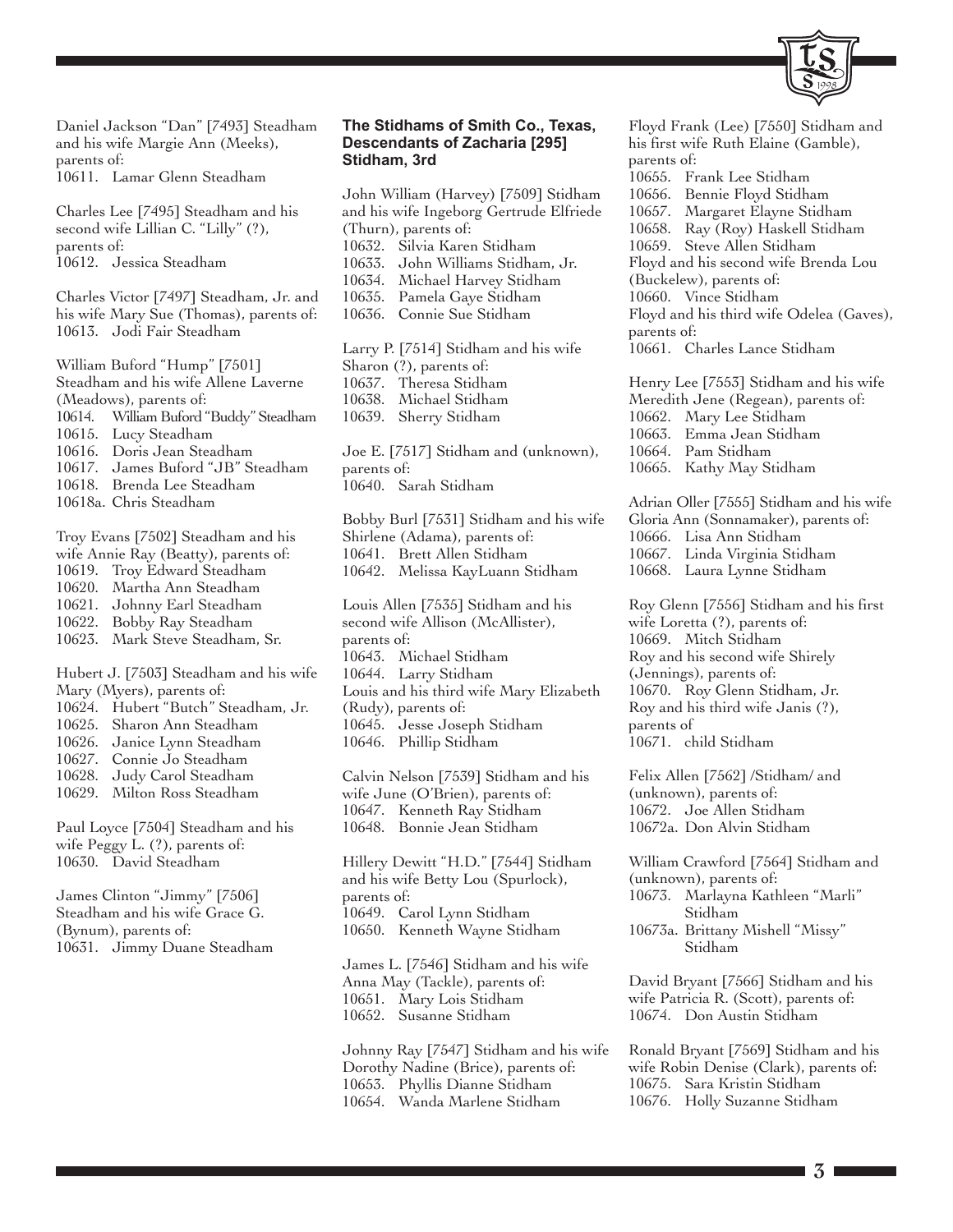

Clifton Lee [7570] Stidham and his wife Tammy (Ware), parents of: 10677. Heath Bradley Stidham 10678. Ryan Hunter Stidham

Brent Reid [7576] Stidham and his wife Jackie Lynn (Kreck), parents of: 10679. Clint Reid Stidham 10680. Codie Lynn Stidham

Steven Howard [7578] Stidham and his wife Linda J. (Boggs), parents of: 10681. Amy Denise Stidham

James Homer [7586] Stidham and his wife Sherry Ann (McDonald), parents of: 10682. Cheryl Janiece Stidham 10683. James Daniel Stidham 10684. Nicholas Ryan Stidham 10685. James Kiel Stidham

Raymond Earl [7590] Stidham and his wife Andrea Jeanne (Howk), parents of: 10686. Nicole Danielle Stidham 10687. Samantha Rene' Stidham

Jessie Owen [7592] Stidham and his first wife Janette (Turner), parents of: 10688. Gage Owen Stidham Jessie and his second wife Donna (Savits), parents of: 10689. Anson Jacob Stidham

James Roy [7593] Stidham and his wife Cathy Louise (Bartch), parents of: 10690. Tammy Rae Stidham 10691. Kevin Roy Stidham

Ronald Lynn [7594] Stidham and his wife Terry Marie (Secola), parents of: 10692. Rodney J. Stidham 10693. Jamie Marie Stidham

Dennis Wayne [7597] Stidham and his wife Martha J. (Sparks), parents of: 10694. Sharon Stidham 10695. Linda Stidham

Guy Andrew Jackson [7601] Stidham, Jr. and his wife Teresa Jean (Hartgrove), parents of: 10696. Sherri Lynn Stidham

Robert Eugene [7609] Stidham, Jr. and his wife Sherry Sue (Bartleson), parents of: 10697. Garrett Ray Stidham 10698. Amanda Fay Stidham

Kevin Scott [7610] Stidham and his wife Tia Nicole (Buffington), parents of: 10699. Dustin Scott Stidham

Billy Cal [7611] Stidham, Jr. and his first wife Kimber Lea (Anderson), parents of: 10700. Justin Ryan Stidham 10701. Jared Alan Stidham Billy and his second wife Jacqueline Diane (Syzdek), parents of: 10702. Amy Michelle Stidham 10703. Billy Cal "Trey" Stidham, III

#### **The Stidham-Steadman-Steadmon Descendants of James Howard [295b] Stidham of Carroll Co., Georgia**

Scott Filmore [7616] Stidham, Sr. and his wife Norma Louise (Williams), parents of: 10704. Susan Gayle Stidham 10705. Scott Filmore Stidham, Jr. Terry Donald [7622] Stidham and his

wife Donna Sue (Bly), parents of: 10706. Michael Ross Stidham 10707. Patrick Murray Stidham 10708. Terry Sue Stidham 10709. Timothy Ray Stidham 10710. Shay Elizabeth Stidham

Thomas McDuffy "Mac" [7623] Stidham and his wife Joyce (Andres), parents of: 10711. Andrea Dee Stidham 10712. David Brian Stidham

Lee Earl [7630] Steadman and his wife Mary Pauline (Hahn), parents of: 10713. James Lee Steadman 10714. Randy Lee Steadman 10715. Gary Lee Steadman Bobby Franklin [7635] Steadmon and

his wife Nancy Jean (Johnston), parents of:

10716. Jamie Ann Steadmon

10717. Jackie Leigh Steadmon

10718. Jessie Jane Steadmon

10719. Lync Lewis Steadmon

Harold McQueen [7643] Steadmon and his wife Jo Hanna (Richardson), parents of: 10720. Kathy Jo Steadmon

Wayne D. [7644] Steadman and his wife Eunice June (Salmon), parents of: 10721. Robert Allen Steadman 10722. John David Steadman 10723. Joy Ellen Steadman

John Roy [7649] Steadmon and his second wife Karrie Imogean (Harrelson), parents of: 10724. Ralph Nathaniel Steadmon 10725. Katherne Marie Steadmon

Michael George [7650] Steadmon and is wife Belind Lee (Rhodes), parents of: 10726. Heather Martha Lee Steadmon

Charles Edward [7651] Steadmon and his wife Pauline (Krannawitter), parents of: 10727. Patrice Ann Steadmon

10728. Lisa Kay Steadmon 10729. Paul Nalls Steadmon

10730. John Charles Steadmon

Jerry Donald [7653] Steadmon and his wife Peggy Carol (Walton), parents of: 10731. Cindy Lyn Steadmon 10732. Kent Allen Steadmon 10733. Kirk Ashley Steadmon

Edward Artel [7657] Steadmon and is wife Nancy D. (Ott), parents of: 10734. Edward Daniel Steadmon 10735. David John Steadmon 10736. Corinne Babe Steadmon

David Randell [7661] Steadmon and his wife Aderan (Hill), parents of: 10737. Jacen Todd Stedman 10738. Noele Rene Stedman

Walter Gene [7662] Steadmon and his wife Shirley Kay (Dulaney), parents of: 10739. Tracy Lynn Steadmon

Roderick O'Neal [7663] Steadmon and his wife Patricia Ann (Crittenton), parents of: 10739. Shanon O'Neal Steadmon

Lovis Eugene [7665] Steadman and his wife Donna F. (Chenault), parents of: 10740. Holly Wynette Steadman

Gary Revere [7668] Steadman and his wife Fay (Whitlow), parents of: 10741. Michael Scott Steadman 10742. Matthew C. Steadman 10743. Gary Brent Steadman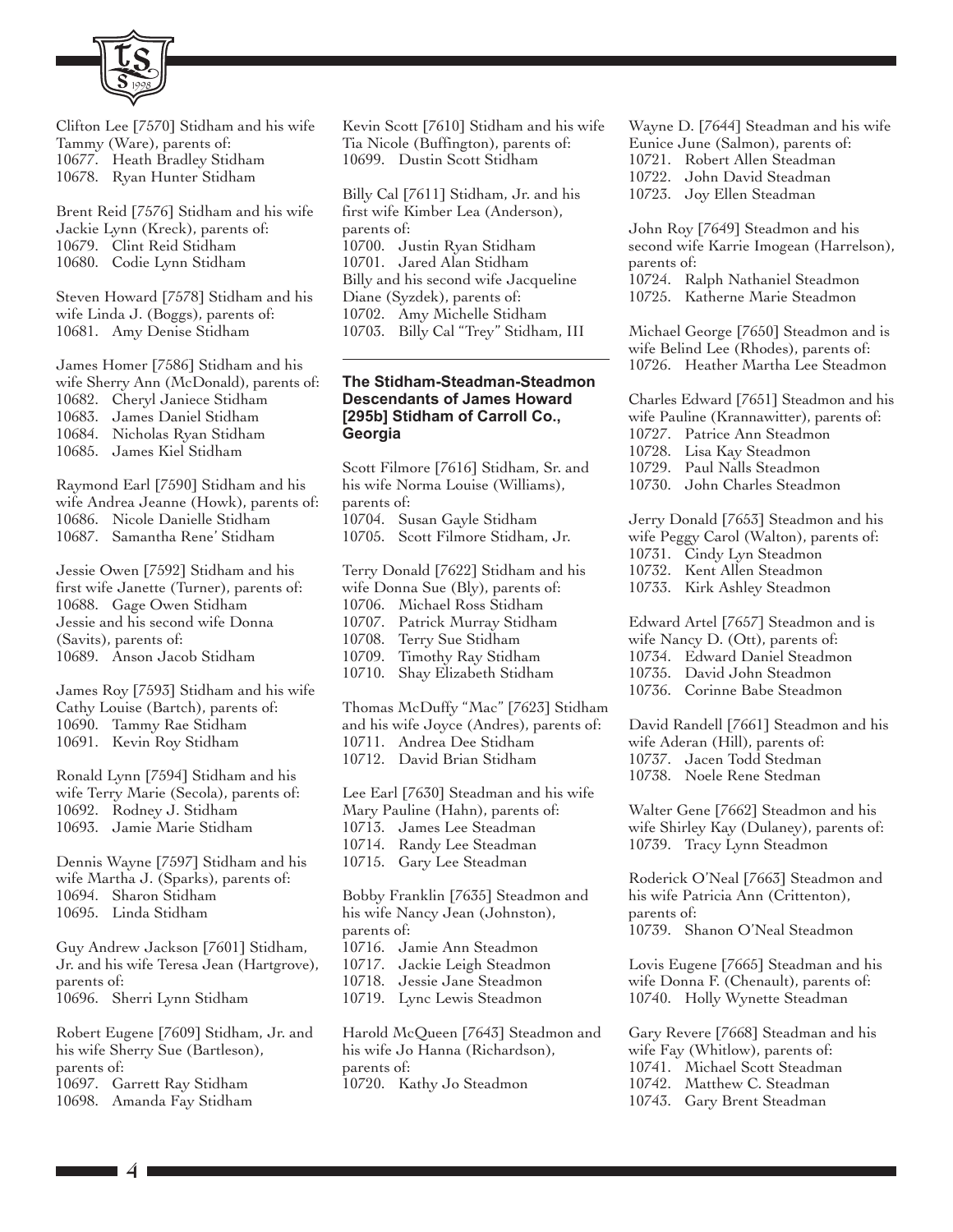

Paul Stanley [7669] Steadman and his wife Brenda (Coffey), parents of: 10744. Jeremy Stan Steadman 10745. Chadwick Jim Steadman

Randall Dexter [7671] Steadmon and his wife Phillis (Perry), parents of: 10746. Josah Adam Steadmon

Melvin Alvin "Charlie" [7675] Steadman, Jr. and his wife Karen Patsy (King), parents of: 10747. Karen Shekinah Steadman

Vincent Avery [7679] Steadman and his wife Lori (?), parents of: 10748. Alvin Steadman

Raymond Dale [7683] Steadmon and his wife Robin Denise (Whitt), parents of: 10749. Raymond Carl Steadmon 10750. Rachel ChoeIn Steadmon

Roderick E. [7686] Steadman and his wife Darlene (?), parents of: 10751. Justin Earl Steadman

William Richard "Billy" [7694] Stidham and his wife June (Fergerson), parents of: 10752. Cathy Stidham 10753. Tammy Stidham

Regie James [7697] Stidham, Jr. and his wife Doris (Reeves), parents of: 10754. Regie Alton Stidham 10755. Susan Stidham 10756. Jeannie Stidham

Herman M. [7705] Stidham and his wife Juliette (Bramlett), parents of: 10757. Alan Stidham 10758. Daryl Stidham

William Delton [7708] Stidham and his wife Helen Maxine (Walker), parents of: 10759. Michelle Elizabeth Stidham 10760. Mark Delton Stidham

Jessie Emery "Jay" [7712] Stidham and his first wife Donna Sue (Kelly), parents of: 10761 Gwendolyn Sue Stidham Jessie and his second wife Shirley (Denney), parents of: 10762. Candace Doretta Stidham 10763. Pamela Annette Stidham

Lonnie Ronald [7713] Stidham and his wife Mary Lynn (Arrington), parents of: 10764. Kevin Heath Stidham 10765. Kathy Lynn Stidham 10766. Karrie Marie Stidham

Luther Howard [7714] Stidham and his wife Annie Bell (Tidwell), parents of: 10767. Linda Ann Stidham 10768. Larry Wallace Stidham 10769. James Howard Stidham 10770. Jeffrey Wayne Stidham

Eugene [7715] Stidham and his wife Nellie (Golden), parents of: 10771. Wayne "Jack" Stidham

Hubert Ray [7716] Stidham and his wife Catherine (Loraine), parents of: 10772. Stephen Allen Stidham Lisa Stidham 10774. Rhonda Stidham

James Verbon [7719] Stidham and his wife Elizabeth Ann (Tapscott), parents of: 10775. Jerome Verbon "Jerry" Stidham 10776. Cindy Ann Stidham

James Vernon [7722] Stidham and his wife Charlotte (Clark), parents of: 10777. Tim James Stidham

Michael Keith [7723] Stidham and his wife Patricia (Thomas), parents of: 10778. Tina Stidham 10779. Patty Stidham

Edward Randall [7724] Stidham and his wife Freida Anne (Weisheit), parents of: 10780. Christy Ann Stidham 10781. Stephen Randall Stidham 10782. Paul Michael Stidham 10783. Richard Edward Stidham

Danny William [7727] Stidham and his wife Crystal (Crawford), parents of: 10784. Meredith Stidham 10785. Erin Stidham

Thomas Cleveland [7731] Stedham, III and his third wife Leona Anne (Roundtree nee Zink), parents of: 10786. Cindy Stedham 10787. Scott Stedham 10788. Levi Stedham

Gerald Lynn [7731a] Stedham and his wife Ok Sun Kim, parents of: 10789. Kathryn Kim Stedham 10790. Karen Lynn Stedham

William Henry [7732] Stedham and (unknown), parents of: 10791 Adam Henry Stedham

#### **The Stidham-Steadman Families of Edgefield Co., South Carolina, Descendants of John Marshall [295g] Stidham**

Johnny Clyde [7733] Steadman and his wife Geraldine (Townsend), parents of: 10792. Johnny Clyde Steadman, Jr. 10793. Agnes Mae Steadman 10794. Leon Leroy Steadman 10795. Donald Lee Steadman

James [7736] Steadman and his wife Linda (Walker), parents of: 10796. James Dorsey, Jr. 10797. Carrie Lynne Dorsey 10798. Mary Beth Dorsey

Donald [7737] Steadman and his wife Joann (Fordhan), parents of: 10799. Donald David Dorsey 10800. Martha Juliann Dorsey

Roy Jean [7745] Steadman and (unknown), parents of: 10801. daughter Steadman 10802. daughter Steadman 10803. daughter Steadman

Michael [7746] Steadman and his first wife Dodie (?), parents of: 10804. daughter Steadman Michael and his second wife Sheron (?), parents of: 10805. Melina Steadman 10806. Brandy Steadman

Jason [7751] Steadman and (unknown), parents of: 10807. son Steadman 10808. daughter Steadman

Jeremy Cleveland [7754] Steadman and his wife Kristen Nicole (Johnson), parents of: 10809. Joseph Cleveland Steadman, II 10810. Kenneth Gordan Steadman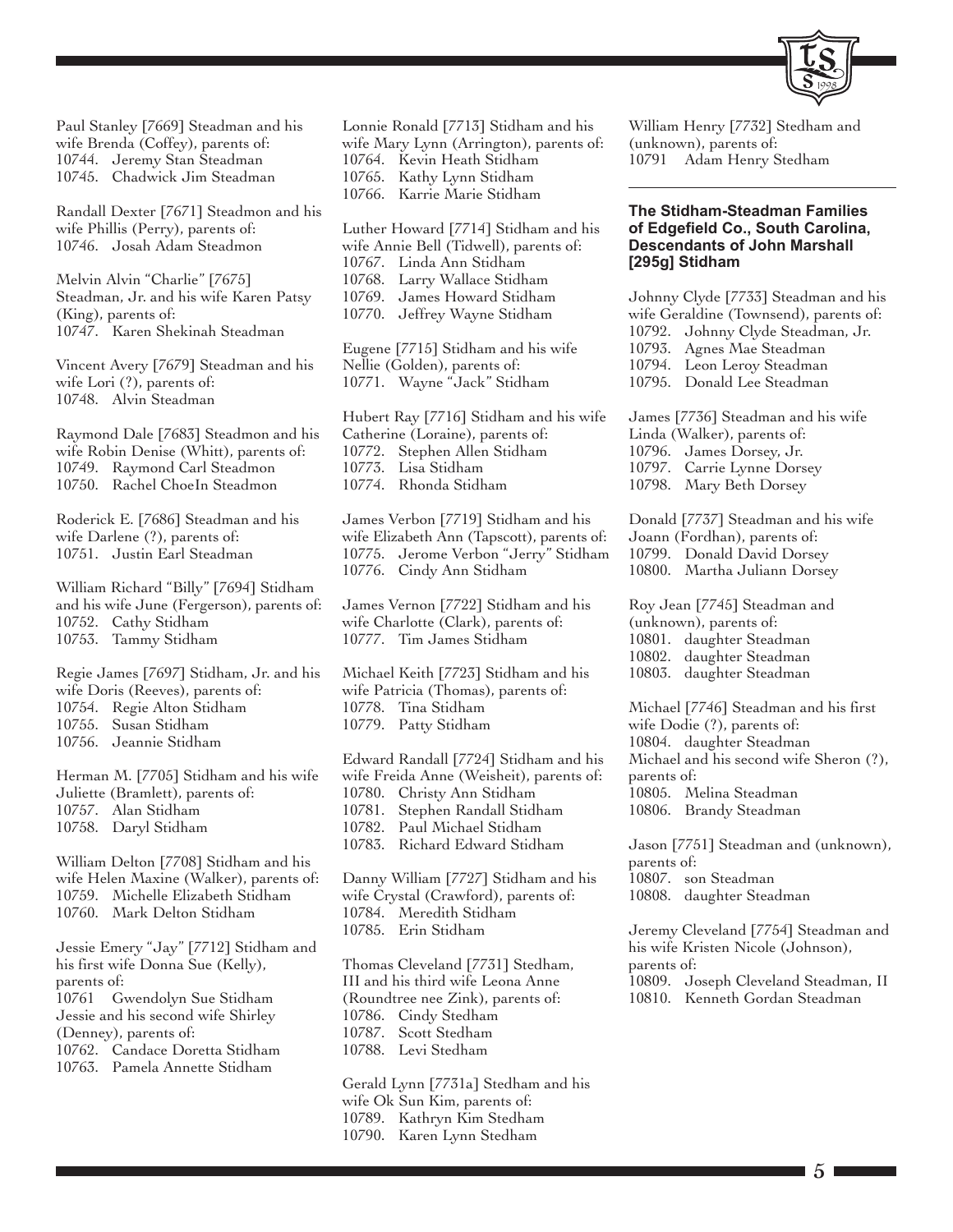

- Ronald Patterson "Ronnie" [7757] Stidham and (unknown), parents of: 10811. Ronald Patterson "Pat" Stidham, Jr. Ronald and his first wife Rose (Russell), parents of: 10812. Tanya Lore Stidham Ronald and his second wife Cynthia "Cindy" (Gay), parents of: 10813. Ricky Stidham Arthur Anthony "Tony" [7758] Stidham and his wife Sylvia (Jackson), parents of: 10814. Stefany Lynn Stidham 10815. Barbra Loire Stidham Wendell Bryan [7759] Stidham and his wife Mary Jennifer (Metze), parents of: 10816. Mary Christina "Chrissy" Stidham 10817. Kelly Marie Stidham 10818. Amy Michelle Stidham Charles Odell [7760] Stidham and his
- wife (?, Lee), parents of:
- 10819. Suzette Elaine Stidham 10820. Debra Stidham

### **Descendants of James [295h] Stidham of Shelby Co., Alabama**

Robert Sidney [7774] Stidham and his wife Angela Paige (Rowell), parents of: 10821. Samuel Colten Stidham

William Randell "Randy" [7785] Stidham and his wife Kimberly Darlene (Brown), parents of: 10822. Randall Shane Stidham 10823. Tabeth Leanne Stidham

#### **The Stidhams of Marion Co., Alabama, Descendants of Isaac [299] Stidham**

Rush O. [7837] Stidham and his wife Mildred Lucille (Vaughn), parents of: 10824. Lisa Ann Stidham 10825. Theresa Lynn Stidham 10826. John Hamlin Stidham

Woody Seldon [7838] Stidham and (unknown), parents of: 10827. Woody Seldon Stidham, Jr.

Thomas Joseph [7844] Stidham and his wife Diana Marie (Feckley), parents of: 10828. Thomas Joseph Stidham, Jr.

Roland Lamar [7850] Stidham and (?, Cantrell), parents of: 10829. Lawrence Graham Stidham William Morgan [7860] Stidham and his wife Effie E. (?), parents of: 10830. Virginia D. Stidham 10831. Martha G. Stidham Fred [7864] Stidham and his wife Lou Vera (Alvis), parents of: 10832. Kenneth Ray Stidham 10833. Billy Paul Stidham 10834. Robbie Nell Stidham 10835. Linda Faye Stidham 10836. Randall Dennis Stidham Kermit Hugh [7871] Stidham and his wife Jeanette (Ewing), parents of: 10837. Jerry Lee Stidham 10838. Travis Clinton Stidham 10839. Vernon Edger Stidham Burlie Rufus [7876] Stidham, Jr. and his wife Virginia (Balch), parents of: 10840. Donald Lee Stidham Warren Darius [7877] Stidham and his wife Dorothy (Shell), parents of: 10841. Scotty Stidham 10842. Warren Darius Stidham, Jr. 10843. Kay Stidham Charles Basil [7878] Stidham and his wife Ruth (Watts), parents of: 10844. Diane Stidham 10845. Brenda Carol Stidham 10846. Charles Alan Stidham 10847. Daniel Timothy Stidham Jimmy Joe [7883] Stidham and his wife Jane Lou (Randolph), parents of: 10848. Gregory R. Stidham 10849. Geoffrey L. Stidham 10850. Steven Ray Stidham 10851. Freda Denise Stidham Thomas Dewey [7886] Stidham and his wife Carol (Brading), parents of: 10852. Melinda Stidham 10853. Jonathan Stidham Laudie Edward [7895] Stidham and his wife Mary Lottie (Nichols), parents of: 10854. Louie Gene Stidham 10855. Harold Stidham 10856. Kenneth Hoyt Stidham

Jack Dempsey [7897] Stidham and his wife Cornelia (Abbott), parents of: 10857. Marie Stidham 10858. Bertha Mae Stidham

Aaron Travis [7900] Stidham and his wife Violet Mae (Pharr), parents of: 10859. William Eugene Stidham 10860. Shirley Jennette Stidham 10861. Aaron David Stidham

Lecil Amon [7902] Stidham and his wife Carol Janelle (Clay), parents of: 10862. Scotty Lee Stidham 10863. Robert Amon Stidham 10864. Russell Waylon Stidham

Vinnie (Bennie) [7903] Stidham and his wife Dois (Williams), parents of: 10865. Jimmy Stidham

Cleburne [7904] Stidham and his wife Clara Sue (Burleson), parents of: 10866. Ricky Stidham

Cecil [7908] Stidham and his wife (?, Avery), parents of: 10867. Cecilla Stidham 10868. Tim Stidham 10869. Allen Stidham 10870. Shelia Stidham

Jimmy [7911] Stidham and his wife Carolyn (Batey), parents of: 10871. Rachel Stidham 10872. Adam Stidham

Clifton Letaw I. "Cliff" [7913] Stidham and his second wife Ida Rose (Brand), parents of:

- 10873. Rosa Mae Stidham
- 10874. Dorothy Stidham
- 10875. Betty Stidham
- 10876. Lawrence Clifton Stidham

Arthur Arlington [7917] Stidham and his first wife Brooksie E. (?), parents of: 10877. Flora Stidham Arthur and his second wife Bonnie Marie (Stroup), parents of: 10878. Phillip Hayes Stidham 10879. Phyllis Janice Stidham 10880. Karen Elaine Stidham Arthur and his third wife Dora C. (Chandler), parents of:

10881. Sandra Dale Stidham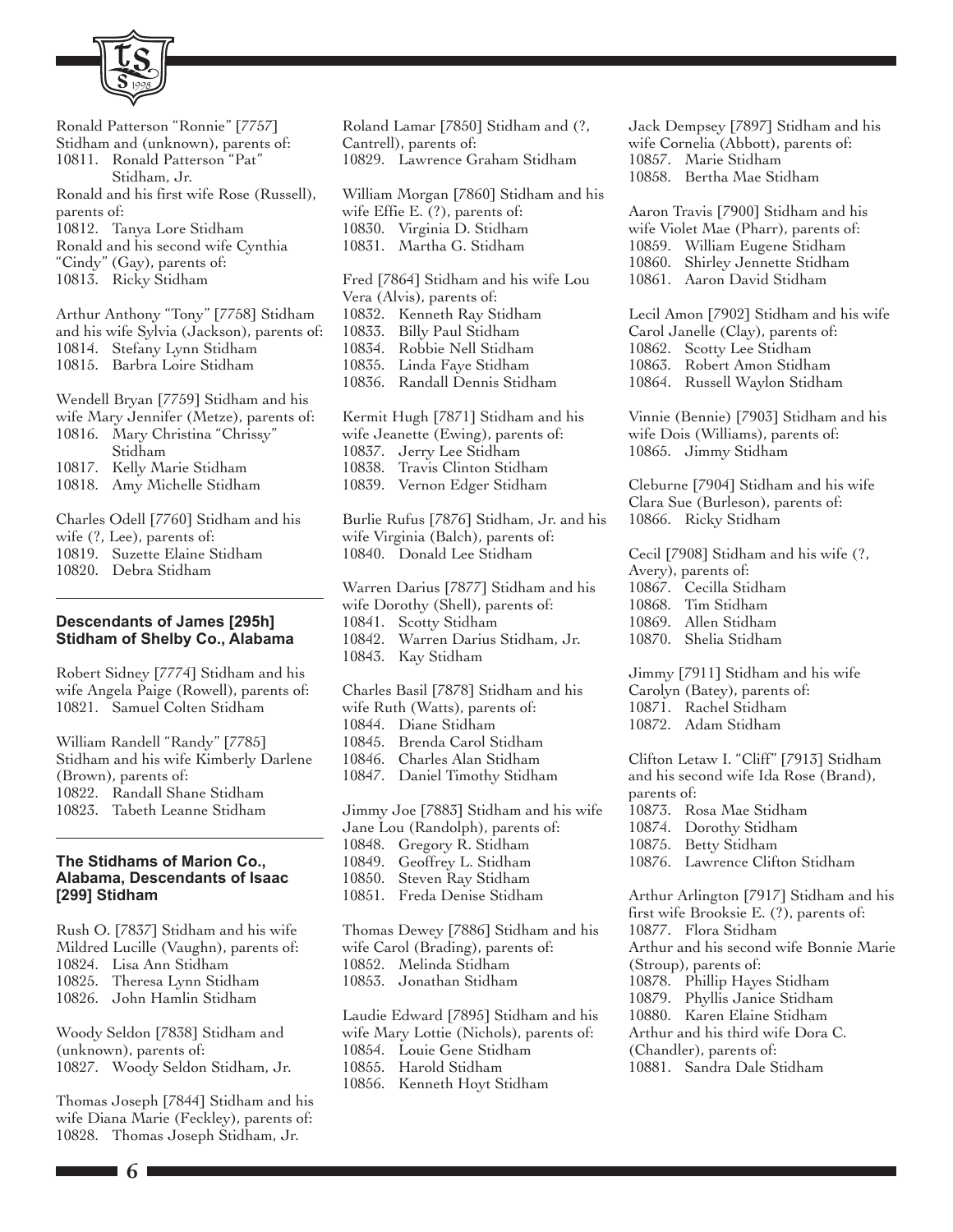

Troy Eugene [7918] Stidham and his wife Alice (Mifflin), parents of: 10882. Pamela Suzanne "Sue" Stidham 10883. Michael Kevin Stidham 10884. David E. Stidham

Raymond Vardaman [7919] Stidham and his wife Roberta (Stroup), parents of: 10885. Dennis Stidham 10886. child Stidham 10887. child Stidham 10888. child Stidham

10889. child Stidham

Charles Booker [7921] Stidham and his wife Mary (Mason), parents of: 10890. Kenneth Stidham 10891. Belinda Stidham 10892. Juanita Stidham 10893. Patty Stidham

J.E. Grady [7929] Stidham and his wife

- Opal (?), parents of:
- 10894. Kenneth Stidham
- 10895. Billy Stidham
- 10896. Ricky Stidham
- 10897. Carolyn Stidham
- 10898. Joyce Stidham
- 10899. Sandra Stidham
- 10900. Donald Stidham

Windford Dock [7930] Stidham and his wife Wilma (Brimmage), parents of:

- 10901. Pamela Gail Stidham
- 10902. Kevin Eugene Stidham
- 10903. Mark Anthony Stidham
- 10904. Douglas Edwin Stidham

Otis Arthur [7938] Stidham and his wife Bobby (Taylor), parents of:

- 10905. Joyce Stidham
- 10906. Stanley Stidham
- 10907. Otis Arthur Stidham, Jr.
- 10908. Steve Stidham
- 10909. Earl Stidham

Travis Lee [7944] Stidham and his wife Yvonne (Clark), parents of:

10910. Angela Stidham

John Edward [7946] Stidham and his wife Gayla Jo (Davis), parents of: 10911. John Wesley Stidham 10912. Melissa Gayle Stidham

Claburn Wilford [7948] Stidham and his wife Barbara (Wadsworth), parents of: 10913. Shirley Stidham 10914. Mary Ellen Stidham 10915. David Wilburn Stidham

10916. Allen Wayne Stidham 10917. Anissa Lynn Stidham James Hallen [7952] Stidham and his wife Dorothy (Galbreath), parents of: 10918. Shane Stidham 10919. Rodney Stidham Bobby Gene [7956] Stidham and his wife Betty Ruth (Clark), parents of: 10920. Jeffrey Allan Stidham 10921. Robert Dale Stidham 10922. Robert Wayne Stidham 10923. William Eugene Stidham Louis "Jimmy Ray" [7957] Stidham and (unknown), parents of: 10924. Allen Louis Stidham 10925. John Waymon Stidham 10926. Renee' Stidham 10927. Richard Duane Stidham 10928. James Avery "Jamie" Stidham Helen Marie [7960] Stidham and her second husband Bruce Crowther, parents of: 10929. Elizabeth Ann Stidham Terry Duane [7963] Stidham and his first wife Peggy Doris (Carter), parents of: 10930. Gwendolyn Jean Stidham 10931. Jennifer Leigh Stidham Terry and his second wife Lisa (Houck/ Houyck), parents of: 10932. Terry Dewayne (Duane) Stidham Elton Eugene [7966] Stidham and his wife Shelia Jean (Rice), parents of: 10933. Terry Dewayne (Duane) Stidham 10934. Christina J. Stidham Bobby Wayne [7967] Stidham and his wife Loreda (Cole), parents of: 10935. Dawn Marie Stidham 10936. David Wayne Stidham Clarence Leonard [7968] Stidham and his wife Ethel Belle (Smith), parents of: 10937. Louise Stidham 10938. Lavern Leonard Stidham 10939. Neal Wayne Stidham 10940. Elizabeth Ann Stidham 10941. Mary Alice Stidham 10942. Lola Viola Stidham 10943. Maudie Arleen Stidham 10944. Leon Wesley Stidham

Arvin Wayne "Doc" [7949] Stidham and his wife Jo Ann (Crowe), parents of:

10945. William Clarence Stidham

Lee Elwin [7970] Stidham and his wife Lula Mable (Callahan), parents of: 10946. Walter Lee Elwin "Peewee" Stidham 10947. William Edward "Ed" Stidham 10948. Lois Gail Stidham 10949. Beatrice Marilyn Stidham Herbert Mart [7972] Stidham and his wife Ruth (?), parents of: 10950. Anthony Allen Stidham 10951. Albert Dean Stidham 10952. Henry Stidham 10953. Gene Stidham 10954. David Stidham Coleman Odell [7974] Stidham and his wife Lucile Faye (Tryon), parents of: 10955. Delbert Dwayne Stidham 10956. Chesley Odell Stidham Ervin [7985] Stidham and his wife Robbie (?), parents of: 10957. Harvey Stidham 10958. child Stidham 10959. child Stidham Carl Elton [7989] Stidham and his wife Nancy Ann (Willingham), parents of: 10960. Carleen Ann Stidham 10961. Carolyn Joyce Stidham 10962. Richard Lynn Stidham Erlon Troy "Lid" [7992] Stidham and his wife Betty Lee (Marvin), parents of: 10963. Troy Lee Stidham 10964. Gregie Lee Stidham 10965. Jennie Stidham

- 10966. Betty Lou Stidham
- 10967. Earlon Dean Stidham
- 10968. Dwight Alan Stidham

Harlon Roy "Big" [7993] Stidham and his wife Lillian Grace (Blue), parents of: 10969. Herbert Dewayne Todd 10970. Mary Deanne Stidham 10971. John Harlon Stidham

- 10972. Kimberly Rena Stidham
- 10973. Henry Joe "Jody" Stidham

William David [7994] Stidham and his wife Diana Faye (Marvin), parents of: 10974. Terry David Stidham

- 10975. Kathleen Diana Stidham
- 10976. Ora Faye Stidham
- 10977. Janice Lorraine Stidham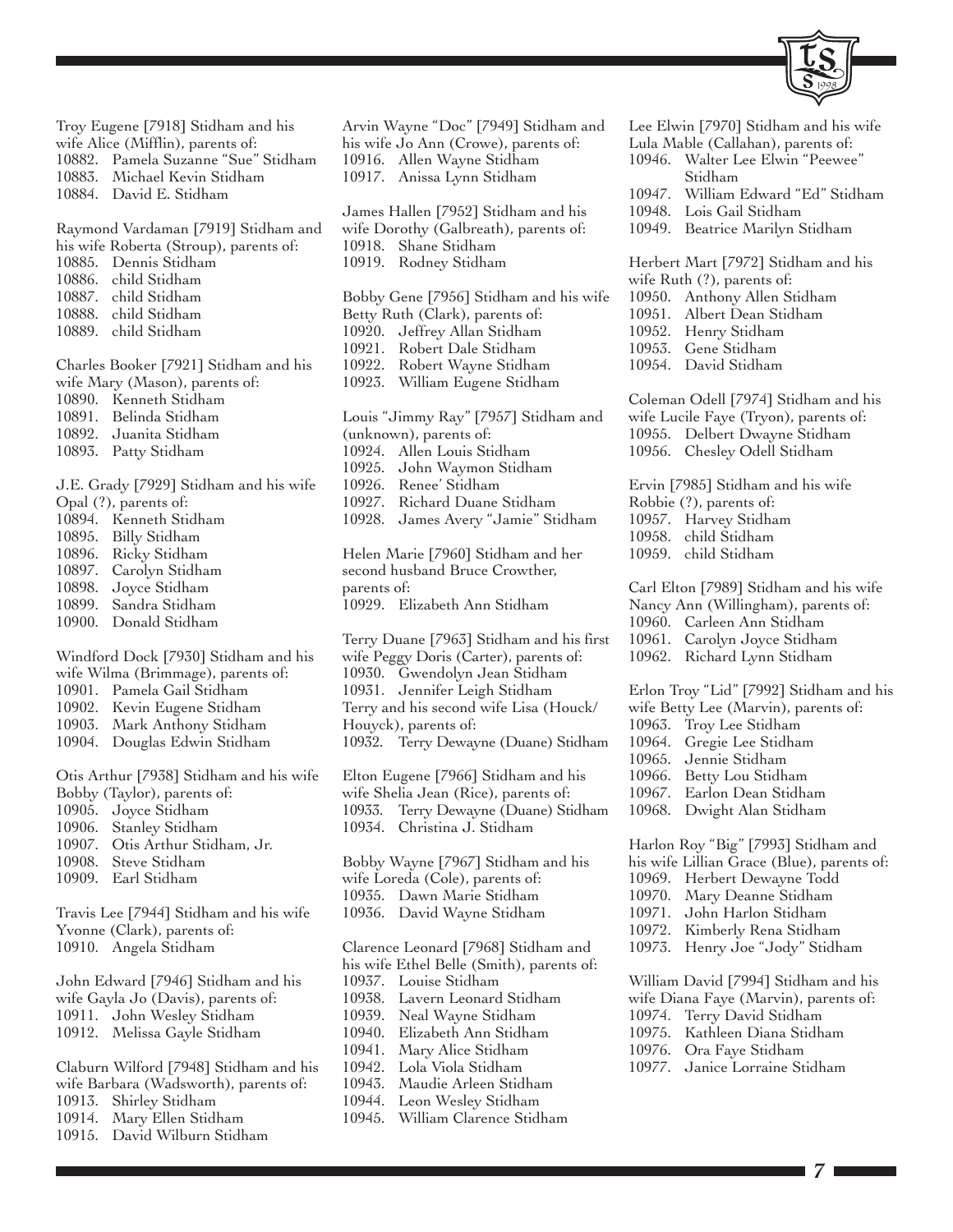

Billy Joe [7996] Stidham and his wife Karen Jane (Marvin), parents of: 10978. Elaine Jean Stidham 10979. Bobby Joe Stidham 10980. Danny Lee Stidham

Raymond Dee [7997] Stidham and his wife Sheryl Lynn (Trainor), parents of: 10981. Sonya LeAnn Stidham

Lawrence Ray [7998] Stidham and his wife Georgia (Goodman), parents of: 10982. Larry Ray Stidham 10983. Dana Lenell Stidham

Gene Alfred [8005] Stidham and his wife Chelita Claudette (Newell), parents of: 10984. Kelly Claudine Stidham 10985. Cody Gene Stidham 10986. Katherine Victoria Stidham

George Millard [8014] Stidham and his wife Lillie Margaret (Miles), parents of: 10987. Terry Wayne Stidham 10988. James Millard Stidham 10989. Teresa Joy Stidham 10990. Melanie Renee Stidham

Howard Malvin [8016] Stidham and his wife Willard (Pardue), parents of: 10991. Rebecca Ann Stidham 10992. Kathy Lynn Stidham

- 10993. Eddie Howard /Stidham
- 10994. Dorothy Jean "Dotti" Stidham

Herschel Franklin [8021] Stidham and his wife Sue (Ingram), parents of:

- 10995. Robert Herschel Stidham
- 10996. Teri Leanne Stidham
- 10997. Elizabeth Danielle "Beth" Stidham

William Hubert [8032] Stidham and his wife Kathryn Laverne (Aaron), parents of: 10998. Jackie Dale Stidham

Walter Dale [8044] Stidham and his wife Dianna Gail (Halley), parents of: 10999. Dan Henry Stidham 11000. Don Carl Stidham

Phil Allen [8046] Stidham and his wife Terry Lynne (Woodson), parents of: 11001. Dayna Lynne Stidham 11002. Sara Lurie Stidham 11003. Ben Taylor Stidham

Neal Don [8047] Stidham and his wife Charlotte (Shepard), parents of: 11004. Brian Paul Stidham 11005. Amanda Nicole Stidham Albert Joe [8053] Stidham and his wife Christine (Harris), parents of: 11006. Alan Stidham 11007. Gregory "Greg" Preston Stidham Charles Alvin [8059] Stidham and his first wife Glenda (Cotney), parents of: 11008. Charles Wayne Stidham 11009. Tammy Stidham Charles and his second wife Dorothy "Jeanie" (Grinder), parents of: 11010. Kimberly Stidham 11011. Lora Stidham 11012. John Phillip Stidham Phillip Gene "Phil" [8060] Stidham and his first wife Linda (Cotney), parents of: 11013. Gina Stidham 11014. child Stidham Phillip and his third wife Peggy (?), parents of: 11015. Phillip Stidham 11016. Mary Stidham George William [8061] Stidham and his wife Kathleen Ann (Brochu), parents of: 11017. George William Stidham, Jr. 11018. Jason Michael Stidham 11019. Whitney Anne Stidham Harlan Duane [8062] Stidham and his wife Vada Rhea (Miller), parents of: 11020. Rebecca Ann Stidham 11021. Doris Faye Stidham 11022. Harold Duane Stidham 11023. Brenda Jane Stidham 11024. Dennis Joe Stidham Lane George "L.G." [8063] Stidham and his wife Eulalia Parthenia (Palmer), parents of: 11025. Delorise Wynette Stidham 11026. Douglas Larry "Skipper" Stidham 11027. Jerry Wayne Stidham 11028. Kenneth Wayne Stidham Billy Terrell [8065] Stidham and his wife Peggy (Wiginton), parents of: 11029. Danny Bill Stidham 11030. Kinny Stidham 11031. Barry Stidham 11032. Vicki Stidham

Edward Earl [8066] Stidham and his wife Dona Faye (Tripplett), parents of: 11033. Steven Earl Stidham 11034. Mark Edward Stidham 11035. Yonna Faye Stidham 11036. Stacey Stidham Douglas Mack Arthur [8067] Stidham and his wife Patricia Dianne (Barnes), parents of: 11037. Tammy Lenore Stidham 11038. Jeffery Lee "Jeff" Stidham 11039. Hope Dianne Stidham 11040. Andrea Faith Stidham Lawson Ransom [8068] Stidham and his wife Sonia J. (Perry), parents of: 11041. Teresa Stidham 11042. Janet Stidham 11043. Nicholas D. "Nick" Stidham David [8070] Stidham and his wife Barbara (Heflin), parents of: 11044. Deana Stidham 11045. David Stidham, Jr. 11046. Daniel Scott Stidham Robert M. "Bo" [8072] Stidham and his wife Wanda (Fleming), parents of: 11047. Michael Stidham 11048. Gwendy Stidham Jerry Lee [8076] Stidham and his wife

Linda (Niblet), parents of: 11049. Mary Ruth Stidham

Daniel Ross [8077] Stidham and his wife Diane (Lovelace), parents of: 11050. Derrick Ross Stidham 11051. Jeremy Daniel Stidham

Utah [8080] Stidham and his wife Elvie Jo (Matthews), parents of: 11052. Wendy Stidham

A.C. [8081] Stidham and his wife Donna (Mitchell), parents of: 11053. Kim Stidham

Rod [8082a] Stidham and his wife Deborah Ann (Wampler), parents of: 11054. Mike Stidham 11055. Jeff Stidham 11056. Todd Stidham

Steven Glenn [8082b] Stidham and his wife Terri (?), parents of: 11057. Jennifer Stidham 11058. Bobby Stidham 11059. Cassie Stidham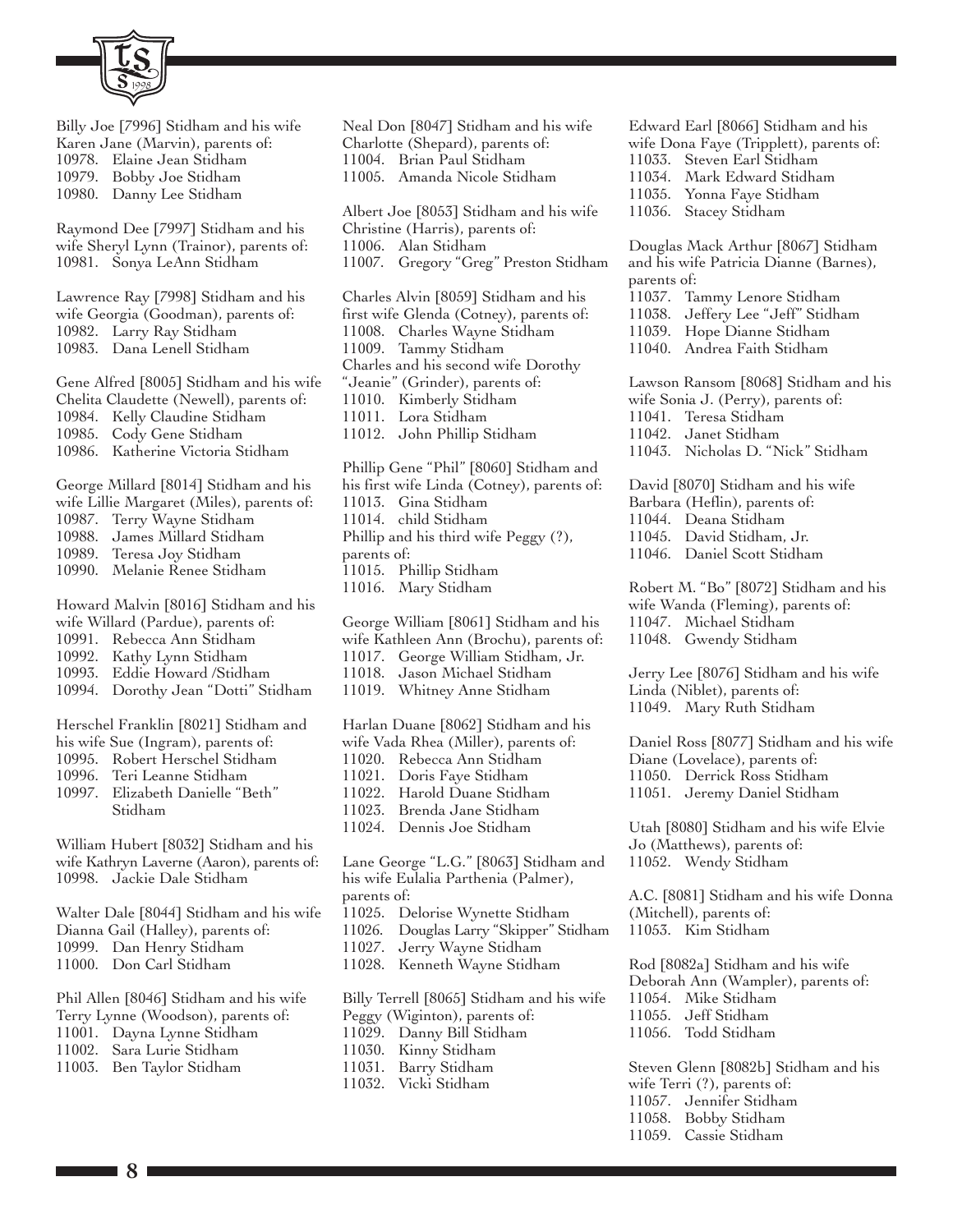

Bobby Eugene [8082d] Stidham and his wife Sherry Ann (Brock), parents of: 11060. Susan Stidham 11061. Richard (Stidham) Brock 11062. Nicholas Graham "Nickey" Stidham 11063. Bobby Eugene Stidham, Jr. 11064. James Daniel "Danny" Stidham Robert "Bobby" [8082i] Stidham, Jr. and his wife Shirley (Woolworth), parents of: 11065. Steven Paul Stidham 11066. David Stidham David Raymond [8082j] Stidham and his wife Tracy (Iberson), parents of: 11067. Shawnee Stidham 11068. Nicole Stidham Richard Clarence "Richie" [8082k] Stidham and his wife Pamela Sue (Collins), parents of: 11069. Richard Troy "Big Richie" Stidham 11070. Brandon Michael Stidham Phillip Morrel [8085] Stidham and (unknown), parents of: 11071. child Stidham 11072. Hannah Bell Stidham Timothy Sean "Tim" [8088] Stidham and (unknown), parents of: 11073. Ethan Stidham 11074. Seth Stidham Jerry Everett [8090] Stidham and his second wife Catherine Anita (Benedict), parents of: 11075. Jefferson Scott Stidham 11076. child Stidham 11077. child Stidham James Curtis [8093] Stidham and his wife Iantha Mae "Dee" (Lockhart), parents of: 11078. Kathryn Ann Stidham 11079. Pamela Joy Stidham 11080. Janice Lee Stidham 11081. Curtis Brian Stidham Donald Vernon [8094] Stidham and his

wife Anna Geneive (?), parents of: 11082. Chester Eugene "Chet" Stidham 11083. James Scott "Jim" Stidham

Fredrick Otis [8096] Stidham and his wife Carlene (Jennings), parents of: 11084. Fredrica E. Stidham 11085. Carl Brad Stidham 11086. Roc Vincent "Rocky" Stidham 11087. Todd Porter Stidham William Hubert [8097] Stidham, Jr. and his wife Norma Jean (Jolly), parents of: 11088. Dana Leigh Stidham 11089. William Jeffrey Stidham Richard Fredrick [8099] Stidham and his wife Lavone Nada (Orrick), parents of: 11090. Valerie Jean Stidham 11091. Natesha Lynn Stidham Charles Edward [8104] Stidham and his wife Leslie Nona (Breen), parents of: 11092. Anthony Charles Stidham 11093. Wendy Christine Stidham Thomas Cletus [8109] Stidham and his wife Irene (?), parents of: 11094. Thomas Lynn Stidham Herman [8116] Stidham and his wife Maxine (Rainwater), parents of: 11095. Kenneth Earl Stidham 11096. Martha Ann Stidham 11097. Wanda Stidham 11098. Doris Stidham 11099. David Lee Stidham Thomas Edward [8119] Stidham and his wife Sandy (?), parents of: 11100. Tommy Stidham 11101. Lisa Stidham Sherman Lee [8120] Stidham and his wife Edith Inez (Sullivan), parents of: 11102. Gary Wayne Stidham 11103. Janice Marie Stidham 11104. Brenda Gail Stidham 11104a. Tammy D. Stidham James Mertis [8122a] Stidham and (unknown), parents of: 11105. James Edward Stidham Thomas Hugh "Tommy" [8132] Stidham and his wife Deanna (Mick), parents of: 11106. Dennis Lee Stidham 11107. Tommy John Stidham

Donald Earl [8134] Stidham and his wife Beulah Winifred (Tripp), parents of: 11108. Cheryl Dawn Stidham 11109. Clifford Ray "Cliff" Stidham 11110. Candice Jean "Candy" Stidham

11111. Jonathan Rex Stidham 11112. Melody Grace Stidham Roger Alan [8139] Stidham and his wife Peggy (Gallant), parents of: 11113. Darleann Bernice Stidham 11114. Roger Alan Stidham, Jr. 11115. Kenneth Jerome Stidham Thomas Doyle [8143] Stidham and his first wife Peggy (Peak), parents of: 11116. Susan Elizabeth Stidham Thomas and his second wife Rhonda Susan (Reed), parents of: 11117. Courtney Stidham 11118. Katie Stidham Jack Leon [8144] Stidham and his wife Ollie Marie (Stanford), parents of: 11119. Richard Wayne Stidham

Gary Russell [8136] Stidham and his wife Carol Lee (Brown), parents of:

11120. Ronnie Jack Stidham 11121. Jerry Lee Stidham James Claude [8145] Stidham and his wife LaNora (Riley), parents of: 11122. Claudia Denise Stidham 11123. James Michael Stidham

Melvin Carl [8146] Stidham and his first wife Winona Rae (Myers), parents of: 11124. Cynthia Diane "Cindy" Stidham 11125. Annetta Gay Stidham Melvin and his second wife Helen Joy (Wren), parents of: 11126. Carla Wynn Stidham 11127. Edna Shannon Stidham John Edward [8147] Stidham and his

first wife Margie Marie (Chisum), parents of:

- 11128. Dennis Earl Stidham
- 11129. Theresa Ellen Stidham
- 11130. Avis Irene Stidham
- 11131. John Edward Stidham, Jr.
- 11132. Lloyd Ray Stidham
- 11133. Loretta Ann Stidham

John and his second wife Carolyn Jeane (McCraney), parents of:

- 11134. Terri Sue Stidham
- 11135. Johnnie Lynn "Lulu" Stidham
- 11136. Brad Stidham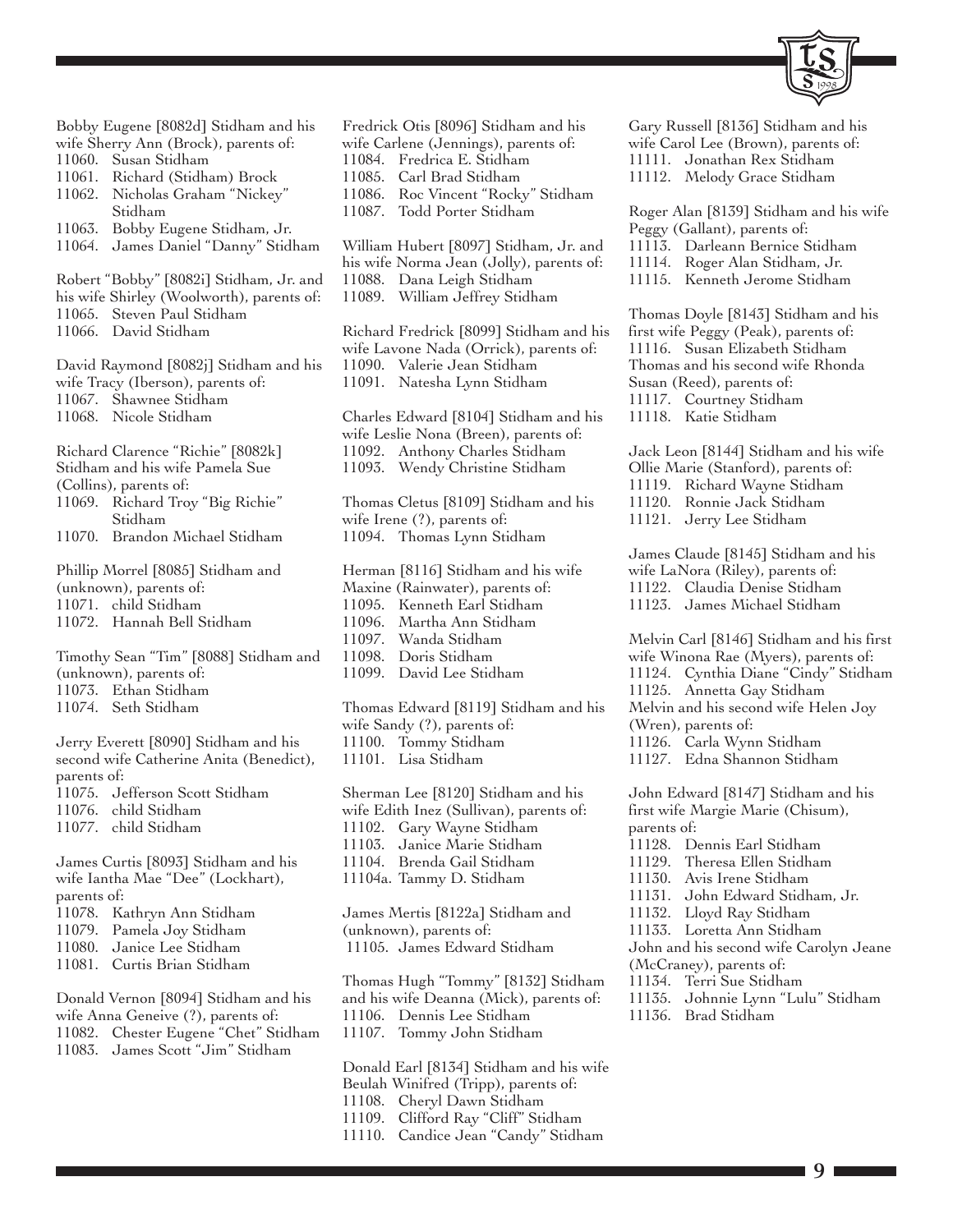

William Chester [8148] Stidham, Jr. and his first wife Nan (Waggoner), parents of: 11137. David Esther Stidham 11138. Jerry Eileen Stidham 11139. Jeanette Ellen Stidham 11140. Bobby Dale Stidham 11141. Danny R. Stidham 11142. William W. Stidham 11143. Glenn Stidham 11144. Chris Stidham 11145. Mary Stidham William and his second wife Lavonna (Crockett), parents of: 11146. LaTrisha Darlene Luann Stidham Preston [8150] Stidham and his wife

Opal (Wallace), parents of: 11147. Lana Stidham

11148. Ricky Stidham

Cleatus Leonard [8151] Stidham and his wife Janice Faye (Brenton), parents of: 11149. Thomas Dean Stidham 11150. Deanna Stidham

- 11151. Gary Blaine Stidham
- 11152. Robert Leonard Stidham

Lonnie R. [8153] Stidham and his wife

Connie (Hays), parents of:

11153. Tony D. Stidham

11154. Tamera L. Stidham

Carlis D. [8154] Stidham and his wife

- Carol (Farrar), parents of:
- 11155. Randall D. Stidham
- 11156. Cynthia (Cyndee) J. Stidham
- 11157. Greg Stidham

Clayton Randall [8157] Stidham and his wife Nancy Ellen (Davis), parents of: 11158. Clayton Randall "Clay" Stidham, Jr. 11159. Lucas Wesley Stidham 11160. Benjamin Pierson Stidham

Frederick M. [8158] Stidham and his wife Debbie (Clark), parents of:

- 11161. Kenneth Marshall "Kenny" Stidham
- 11162. David Stidham
- 11163. Joy Stidham

Thomas R. [8159] Stidham and his wife Joanna (Alvarado), parents of:

- 11164. Thomas Aaron Stidham
- 11165. Bethany Shannon Stidham
- 11166. Armand James Stidham
- 11167. Adam Michael Stidham
- 11168. Brianne Elizabeth Stidham

Michael Gene [8163] Stidham and his wife Laura (Scherff), parents of: 11169. Shelly Suzanne Stidham

Bobby Charles [8164] Stidham and his wife Rebecca Lynn (Hillman), parents of: 11170. Kyle Stidham 11171. Brady Stidham 11172. Bayley Stidham Jimmy Lee [8166] Stidham and (unknown), parents of: 11173. Danny Stidham

Lucion [8172] Stidham and his first wife Karen Sue (Higgins), parents of: 11174. Wanda Marie Stidham 11175. Jeffrey Lucion Stidham Lucion and his second wife Jane Ann (Moore), parents of: 11176. Jona Lee Stidham

L.D. "Ld" [8175] Stidham and his wife Molly (Bowles), parents of: 11177. Ashley Stidham 11178. Amy Denise Stidham

James Donald [8178] Stidham and his wife Juanell (Mann), parents of: 11179. James Edwin Stidham

Charles Ruffus [8179] Stidham and his wife Virginia Ann "Jeannie" (Fincher), parents of: 11180. Craig Ronald Stidham 11181. Darrell Jerome Stidham 11182. Gregory Vance Stidham

Edward Earl [8180] Stidham and his wife Eyvonne (Arthur), parents of: 11183. Danny Earl Stidham

- 11184. Lavonne Michelle Stidham
- 11185. Edward Shane Stidham
- 11186. Jonathon Wayne Stidham

Larry Eugene [8181] Stidham and his second wife Marie Davis (Clark), parents of: 11187. Christopher Eugene Stidham 11188. Dana Jean Stidham

Arnold Junior [8183] Stidham and his wife Donnie Mae "Donna" (Randolph), parents of:

11189. Tracy Jennifer Stidham

11190. Andy Emil Stidham

Boyd Jay [8185] Stidham and his wife Regina Ann (Demastus), parents of: 11191. Joshua Adam Stidham

Kenneth Wayne [8186] Stidham and his wife Barbara Gail (Ford), parents of: 11192. Cynthia Gail Stidham 11193. Anthony Wayne Stidham 11194. Justin Ray Stidham 11195. Kayla Renee' Stidham

Timothy Allen [8189] Stidham and his wife Sonia Gail (Bailey), parents of: 11196. Joshua Allen Stidham 11197. Christopher Blake Stidham

Bryan Keith [8190] Stidham and his wife Tracy Leota (Brittnell), parents of:

11198. Andrew Edmon Lee "Slim" Stidham

Bill G. [8195] Stidham and his wife (?, Kennedy), parents of: 11199. child Stidham 11200. child Stidham 11201. child Stidham

Frank T. [8196] Stidham and his wife (?, Goodwin), parents of: 11202. child Stidham 11203. child Stidham

Bob Mac [8199] Stidham and his wife Susan (?), parents of: 11204. Jeffrey Stidham 11205. Mellissa "Missy" Stidham

11206. Christopher Stidham

Charles Rhelmon "Chuck" [8202] Stidham and his wife Sue (?), parents of: 11207. Chad Stidham

- 11208. Kristen Stidham
- 11209. Ryan Stidham

Harold Keith [8203] Stidham and his wife Sharon Kay (Box), parents of:

- 11210. Jason Keith Stidham
- 11211. Jeremy James Stidham
- 11212. Jennifer Juanita Kay Stidham

Glen Raymond "Joe" [8207] Stidham and his wife Elaine Mary (Stocking), parents of: 11213. Joseph Ryan Stidham

Harvey Lamar [8209] Stidham and his wife Crystal Deanne (Walker), parents of: 11214. Emily Kay Stidham 11215. Seth Ryan Stidham

Patty Lynn [8211] Stidham and (unknown), parents of: 11216. Adam Stidham 11217. Arron Stidham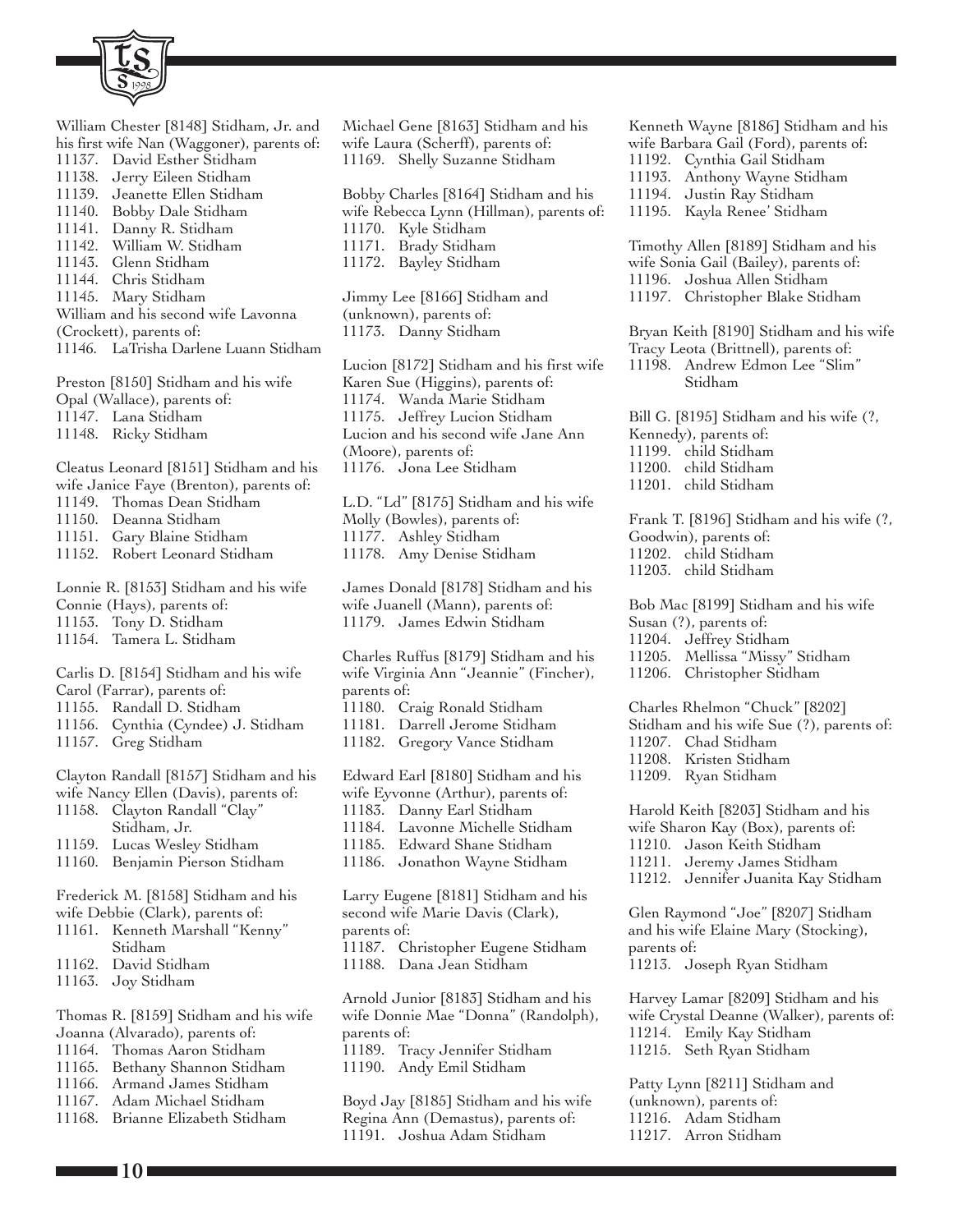

#### **The Stidhams of Mississippi, Descendants of Col. Havens [491] Stidham**

Charles Ray [8220] Stidham and his wife Margaret Sue Jennie (Preston), parents of: 11218. James Dewayne Stidham

Aubrey "Bud" [8222] Stidham and his wife Leah Lois (Albin), parents of: 11219. Danny Ray Stidham 11220. Richard Aubrey Stidham 11221. Donna Kathleen Stidham

Emri Ledavis [8229] Stidham, Jr. and his wife Mary Allen (Brown), parents of: 11222. Victoria Helen Stidham 11223. Emri LeDavis Stidham, III 11224. Mara Elizabeth Stidham

Charles Guy [8231] Stidham, Jr. and his wife Elizabeth A. (Rice), parents of: 11225. Charles Guy Stidham, III

William Gene "Billie" [8234] Stidham and his wife Delores June (Henry), parents of: 11226. Debra Jean Stidham 11227. Rebecca Stidham

#### **Descendants of Benjamin [301] Stidham of St. Clair Co., Alabama**

Weldon David [8246] Stidham and his third wife Kayla Lou (Rosen), parents of: 11228. Corey Heath Stidham 11229. Caitlyn Danae Stidham

Elroy Oscar [8251] Stidhem and his first wife Kathleen Marie (Haase), parents of: 11230. Sharon Marie Stidhem Elroy and his second wife Diane Louise (Lumpkin), parents of: 11231. Cory Michael Stidhem

Luther David [8252] Stidhem and his first wife Wanda Elaine (Galeno), parents of: 11232. Debra Lynn Stidhem Luther and his second wife Darlene Kay (Mulhern), parents of: 11233. Jeffrey Scot Stidhem 11234. Steven Glenn Stidhem 11235. Brian Keith Stidhem

Leroy [8253] Stidhem, Jr. and his second wife Janet Yevonne (Hugins), parents of: 11236. Timothy Leroy Stidhem 11237. Nathan Allen Stidhem 11238. Crystal Elaine Stidhem

Kevin Lee [8266] Stidham and his wife Mary Ann (Lewis), parents of: 11239. Cheslee Ann Stidham

#### **Descendants of Jemima [303] Stidham and Martin Stidham (Steedman)**

Vernon Ray [8271] Stidham and his wife Carolyn Sue (Hoffman), parents of: 11240. Shannon Raye Stidham 11241. Shawn William Stidham 11242. Seth Thomas Stidham

John Glen "Johnny" [8274] Stidham and his wife Vada Mae (Smith), parents of: 11243. Glenn Edward Stidham 11244. Shane Louis Stidham

Roger Dale [8275] Stidham and his first wife Joan Ellen (Heinen), parents of: 11245. Roger Dale Stidham, Jr. 11246. Amy Joanne Stidham 11247. Rachael Stidham Roger and his second wife Sharon Kay (Cox), parents of: 11248. Louis Allen Stidham 11249. James Ellis Stidham

Charles Clayton [8278] Stidham, Jr. and his first wife Donna (Stafford), parents of: 11250. Charles Clayton Stidham, 3rd Charles and his second wife Vivian (Hoel), parents of: 11251. Stacy Renee Stidham 11251a. Michael Aaron Stidham 11251b. Robert Andrew Stidham Roy Wayne [8280] Stidham and his first

wife Linda S. (McKinney), parents of: 11252. Kristi Renee Stidham 11252a. Kandace Nichole Stidham Roy and his fourth wife Michele Lynn (Dudley), parents of: 11252b. Gregory Daniel Stidham

Patrick Neal [8282] Stidham and his third wife Kerri (Hightower), parents of: 11253. Westin Taylor Stidham

Jesse Warren [8285] Stidham, Jr. and his wife Cheri Lynn (Rittman), parents of: 11254. Jessica Joann Stidham

Kenneth Lewis [8287] Stidham and his wife Leslie Meryl (Vogt), parents of: 11255. Natasha Joanne Stidham 11256. Kenneth Lewis Stidham, Jr.

Kirby Lamar [8288] Stidham and his first wife Valorie Sue (Vogt), parents of: 11257. Jennifer Lee Stidham Kirby and his second wife Cynthia June (Fletcher), parents of: 11258. Sara Lee Ann Stidham 11259. Krista Lynn Stidham

1998

David W. [8294] Stidham and his wife Laura (?), parents of: 11260. Jason Stidham 11261. Ronnie Stidham 11262. Amanda Stidham 11263. Ryan Stidham

Allan [8295] Stidham and (unknown), parents of: 11264. Austin Stidham

Russell Wayne [8298] Stidham and his wife Dacia Elaine (Robinson), parents of: 11265. Morgan Leigh Stidham

Eric Neal [8309] Stidham and his wife Linda (?), parents of: 11266. Jennifer Stidham

Harvey Allen [8314] Stidham and his wife Margaret C. (Johnston), parents of: 11267. Kathleen Margaret Stidham 11268. Christine May "Chris" Stidham 11269. Harvey Allen Stidham, Jr. 11269a. Paulette Stidham 11269b. Liz Betsy Stidham 11269c. son Stidham

#### **The Delaware Stidhams, Descendants of John K. [181] Stidham**

Frank Farlow [8318] Stidham, Jr. and his wife Eleanor Rita (Sabato), parents of: 11270. Karen Marie Stidham 11271. Maria Rita Stidham

- 
- 11272. Frank Farlow Stidham, III

Amos William [8321] Stidham, Sr. and his wife Diane Frances (Stehlik), parents of: 11273. Amos William Stidham, Jr.

- 11274. Patrick Frank Stidham
- 11275. Jennifer Anne Stidham
- 11276. Stephen Anthony Stidham
- 11277. David Michael Stidham

James Gray "Jim" [8322] Stidham and his wife Lorraine (Galione), parents of: 11278. James Franklin "Jimmy" Stidham

- Todd William Stidham
- 11280. Donna Stidham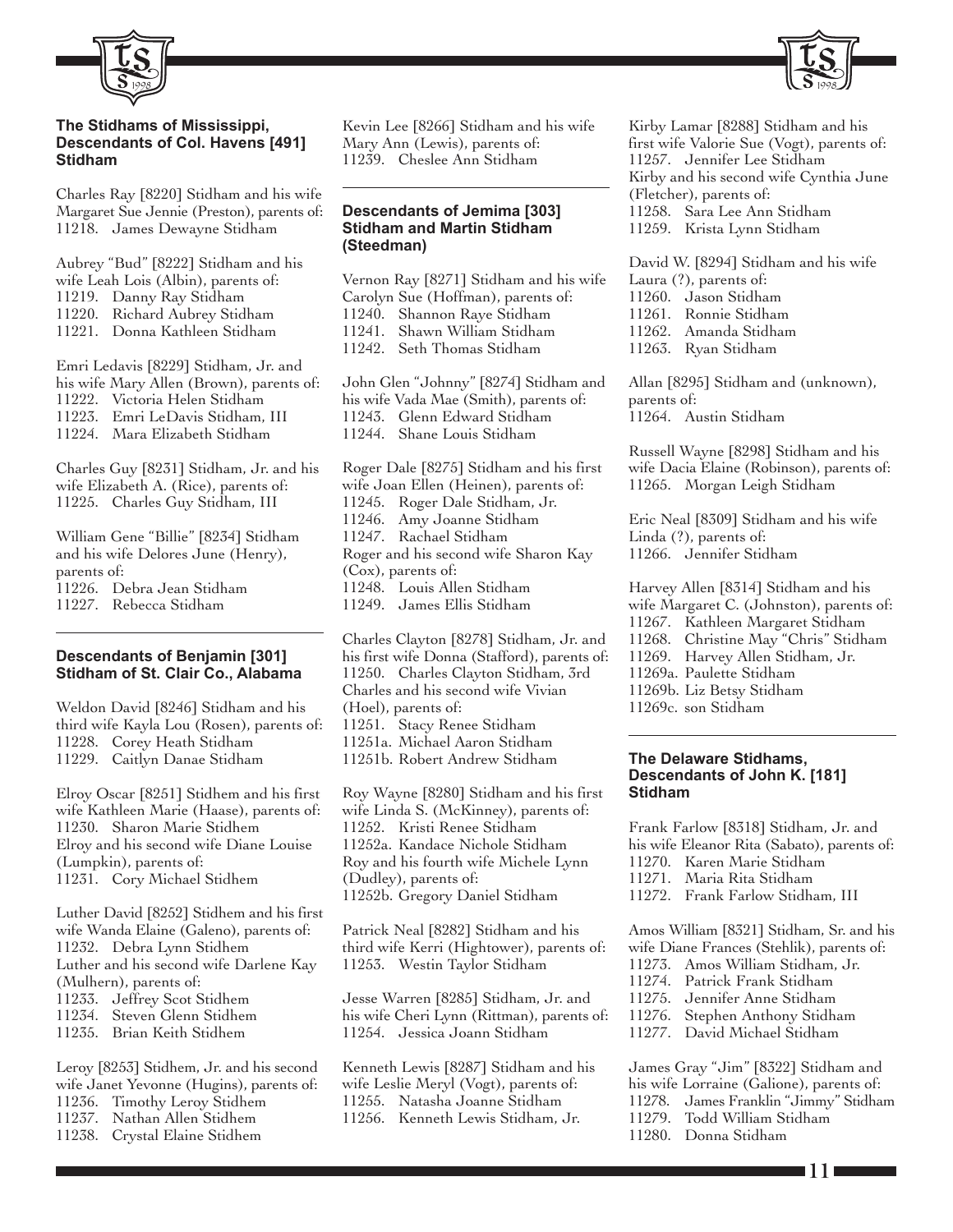

David Gordon [8326] Stidham and his

- wife Gladys (?), parents of: 11281. David Glenn Stidham, II
- 11282. Bryan Matthew Stidham

Garry Jay [8327] Stidham and his wife Toni (?), parents of:

- 11283. Tonishia Stidham
- 11284. Harley Stidham
- 11285. Garry Jay Stidham, Jr.
- 11286. Amos Cole Stidham, III<br>11287. Joshua Stidham
- Joshua Stidham
- 11288. Jacob Stidham

Joseph Peter [8328] Stidham and his wife Diane (Webb), parents of: 11289. Ruby Lynn Stidham 11290. Joseph W. Stidham

Robert James [8329] Stidham, Sr. and his wife Barbara (Ovens), parents of:

- 11291. Stacey Beth Stidham
- 11292. Kimberly Shawn Stidham
- 11293. Robert James Stidham, Jr.
- 11294. Melinda Katherine Stidham

James Edward [8334] Stidham, Jr. and his second wife Sharon (Flynn), parents of: 11295. Brennan Eileen Stidham 11296. James Edward Stidham, III

Jack [8336] Stidham, Jr. and his wife Terry (Harwell), parents of: 11297. Kelly Stidham 11298. Brian Stidham

George Francis Campbell [8341] Stidham, Jr. and his wife Anita (Amabile), parents of: 11299. Michael Stidham 11300. Steven Stidham 11301. Cyndi Stidham

John Harrison "Jack" [8343] Stidham, III and his wife Evelyn M. (Douglas), parents of: 11302. David Guy Stidham

11303. John Harrison Stidham, IV

William Louis "Bill" [8346] Stidham and his wife Joyce (Kelly), parents of: 11304. Jason Stidham 11305. Ryan William Stidham, MD 11306. Danna Kelly Stidham 11307. Karla M. Stidham

Mark Daniel [8347] Stidham and his wife Terry (Williamson), parents of: 11308. Joshua Daniel Stidham 11309. Katelyn Elizabeth Stidham

Jeffrey Jason [8355] Stidham and his wife Stacie (Hayward), parents of: 11310. Paige Lee Stidham

## **The Steadhams of Southern Alabama, Descendants of Moses [186] Stedham**

Charles Oscar [8357] Steadham, Jr. and his second wife Trudy (Dennis), parents of: 11311. Sean Alexander Steadham

Robin Diann [8359] Steadham and (unknown), parents of: 11312. Charles Ryan Steadham/

Orville Fredrick Toby [8363] Steadham and his wife Joann (Allen), parents of: 11313. Bobby Joe Steadham 11314. Terry Wayne Steadham 11314a. Allen Keith Steadham

Ned Powell [8369] Steadham and his wife Shirley (Tarver), parents of: 11315. Mark Powell Steadham 11316. Kirt Lowell Steadham

John Lester [8371] Steadham and his first wife Brenda (Gibson), parents of: 11317. Laurie Ann Steadham 11318. Penny Susanne Steadham 11319. Peter Dominec Steadham John and his second wife Loraine (Pettry), parents of: 11320. Alisha Loraine Steadham 11321. John Lester Steadham, II Charles Eugene [8374] Steadham and his wife Alice Edith (Watson), parents of: 11322. Charles Eugene Steadham, Jr. 11323. William Johns Steadham 11324. Robert Ben Steadham Joseph Edwin [8376] Steadham, Jr. and his wife Roberta (Thames), parents of: 11325. Amy Denise Mandaville Steadham 11326. Joseph Allen Steadham

Edward Merrell [8379] Steadham and his wife Shari (?), parents of: 11327. Marnie Steadham 11328. James Steadham

Patrick McRae [8386] Steadham and his second wife Jaimie Antoinette (Robins), parents of:

11329. Ruth-Anne Genevieve Steadham 11330. Bryant MacRae Steadham

Ralph Vernon [8391] Steadham and his wife Ernestine (?), parents of:

- 11331. Vernon Leon "Rusty" Steadham
- 11332. Susan Renee Steadham
- 11333. Lorie Steadham
- 11334. Ralph Michael Steadham
- 11335. Rhonda Steadham
- 11336. Jason Steadham
- 11337. Jerry Lee Steadham

John McGhee "Johnny Mack" [8393] Steadham and his wife Betty Joyce (Franklin), parents of: 11338. Vanessa Steadham

Charles Eugene [8399] Steadham and his wife (?, Taylor), parents of: 11339. daughter Steadham

Aubrey Lee [8400] Steadham, Jr. and (unknown), parents of: 11340. son Steadham 11341. son Steadham

Dudley Jefferson "Jeff" [8412] Steadham and his wife Allison (Wade), parents of: 11342. Stephanie Ann Steadham 11343. William Jeffrey Steadham

Daniel Ben [8413] Steadham and his wife Melinda (Roseman), parents of: 11344. Ian Daniel Steadham 11345. Danielle Nicole Steadham

Bobby Lee [8415] Steadham and his wife Jennifer (?), parents of: 11346. Kaylee Steadham 11347. Kyles Steadham

Brent Layne [8416] Steadham and his wife Kimberly Ann (Wirtes), parents of: 11348. Heaven Leigh Steadham 11349. Ali Marie Steadham

James David [8418] Steadham and his wife Susan Marie (Zajicek), parents of: 11350. James Derek Steadham

Carrie Lynn [8420] Steadham and (unknown), parents of: 11351. Codie Elaine Steadham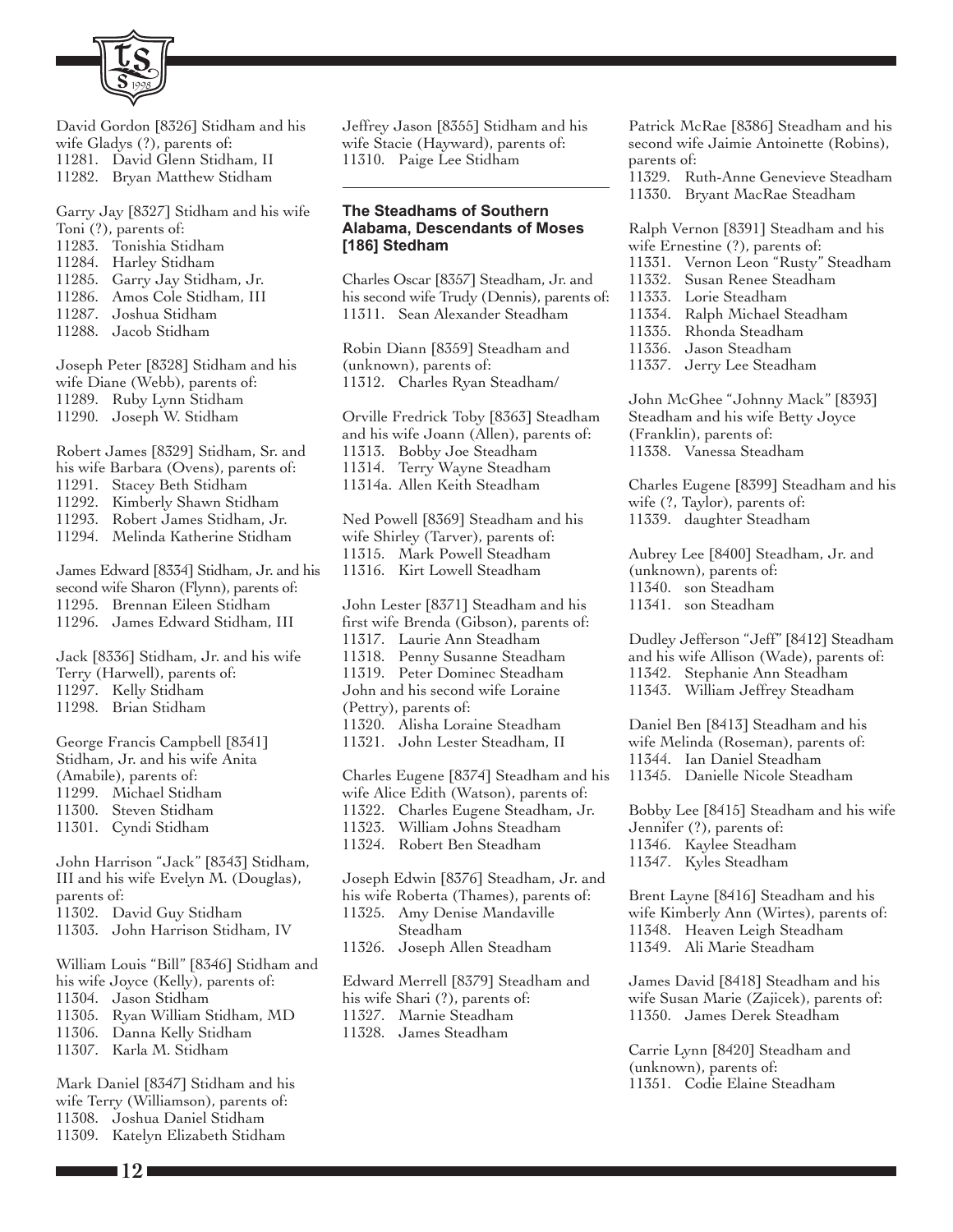

Larry Joe [8421] Steadham and his wife Kimberly D'Ann (Casey), parents of: 11352. Culley Wade Steadham 11353. Jake Dalton Steadham 11353a. Karlie Nicole Steadham

Ernest Teddy [8427] Steadham and his wife Karrol Louise (Thorpe), parents of: 11354. Sheryl Marguerite Steadham 11355. Kenneth Bartholomew Steadham

Robert Edward [8429] Steadham, Jr. and (unknown), parents of: 11356. Robert Edward Steadham 11357. Shannon Steadham 11357a. Brenda Steadham

Gregory Millard [8430] Steadham and his wife Dana (Poloick), parents of: 11358. Justin Wilson Steadham

Margaret Elizabeth "Maggie" [8437] Steadham and (unknown), parents of: 11359. Sean Anton Steadham 11359a. Rachell Kay Ryan

Ricky [8445] Steadham and his wife Mary Jo (Bradford), parents of: 11360. Richard Brandon Steadham 11361. Amanda Steadham

Harvey [8446] Steadham and his wife Tammy (?), parents of: 11362. Galen Keary Steadham 11363. Hagen Steadham

Derry [8447] Steadham and (unknown), parents of: 11364. Alex Steadham

Nicholas K. "Nick" [8448] Steadham and his wife Emily (?), parents of: 11365. Dustin Dane Steadham 11366. Kerri Steadham 11367. Kalli Steadham

Shannon K. [8457] Steadham and his wife Sherri (?), parents of: 11368. Micah Steadham 11369. Ethan Steadham

Charles Edward [8466] Steadham, Jr. and his wife Lisa Gail (Pyles), parents of: 11370. Chad Edward Steadham 11371. Ashly Lynn Steadham 11372. William Kyle Steadham

Dale Eugene [8467] Steadham and his wife Susan Selena (Entrekin), parents of: 11373. Kimberly Denise Steadham 11374. Gregory Wade Steadham

Eric Quinn [8471] Steadham and his wife Sherry Marie (Bray), parents of: 11375. Amber Nicole Steadham 11376. Samantha Marie Steadham

Tracy Grant [8474] Steadham and his wife Kathy Lou (Wolford), parents of: 11377. LeAnn Marie Steadham 11378. Wesley Grant Steadham 11379. Casey Scott Steadham

Stacy Eugene "Pete" [8475] Steadham and his wife Kristina (Hartley), parents of: 11380. Cory Eugene Steadham 11381. Courtney Decie Steadham

Scott Oneal [8483] Steadham and his wife Tammy Lynn (Mazeika), parents of: 11382. Gregory Steadham 11383. Mathew Steadham

Michael [8484] Steadham and his wife Michelle (?), parents of: 11384. Spencer Steadham 11385. Gavin O'Connor Steadham

James Arnold "Jimmy" [8486] Steadham, Jr. and (unknown), parents of: 11386. Jimmy Steadham

Timothy Collin [8489] Steadham and his wife Lorna Morris (Pierce), parents of: 11387. Hannah Brooke Steadham 11388. Emily Nicole Steadham 11389. Colby James Steadham 11390. Matthew Steadham 11391. Hayden Brady Steadham Jason Chris [8490] Steadham and his wife Dixie (?), parents of: 11392. Carlee Steadham

Hugh [8494] Steadham and his wife Tammy (?), parents of: 11393. Ricky Steadham 11393a. Ronnie Steadham

John Earle [8504] Steadham, Jr. and his wife Bessie Marie (Lindsey), parents of: 11394. Lennon Christine Steadham 11395. John Earl "Tripp" Steadham, III

Bryan [8505] Steadham and his wife Wanda (?), parents of: 11396. Katlyn Steadham

George Clinton [8506] Steadham and (unknown), parents of: 11397. Emily Marie Steadham

#### **The Creek Stidhams of Indian Territory (Oklahoma), Descendants of Chief John "Eola" [310] Stidham**

Sam [8510] Stidham and his wife Fannie Mae (Oakley), parents of: 11398. Jack Stidham 11399. Joshua Stidham 11400. Robert Stidham 11401. Bessie L. Stidham 11402. Lee Gene Stidham 11402a. Brenda Joyce Stidham Alice Lee [8515] Stidham and (unknown), parents of: 11403. Curtis Lee Stidham 11403a. Barnell Timothy Stidham Donal Evan [8520] Stidham and his wife Sarah Emmaline (Scott), parents of: 11404. Donal Scott "Mike" Stidham 11405. Gary Lee Stidham 11406. Gregory Reed Stidham 11407. Cynthia Irene Stidham George Lee [8521] Stidham and his wife Mary (Bartleson), parents of: 11408. George Steven Stidham 11409. Susan Lynn Stidham 11410. Mary Katherine Stidham Leonard [8523] Stidham and his wife Mollie (?), parents of: 11411. Victoria Anne Stidham 11411a. Stephen Parker Stidham John Thomas [8524] Stidham and his wife Judy (Morris), parents of: 11412. John Thomas Stidham

- 11413. Tracy Elizabeth Stidham
- 11414. Shane Edward Stidham

Dennis Clifford [8530] Stidham and his wife Mary Margaret (Blowers), parents of: 11415. Timothy Patrick Stidham

- 11416. Anna Marie Stidham
- 11417. Randall Steven Stidham
- 11418. Cari Ann Stidham
- 11419. Keith Clifford Stidham

Terry Joseph [8532] Stidham and his wife Sharon Ann (Carpenter), parents of: 11420. Alicia Marie Stidham 11421. Jeffrey Clifford Stidham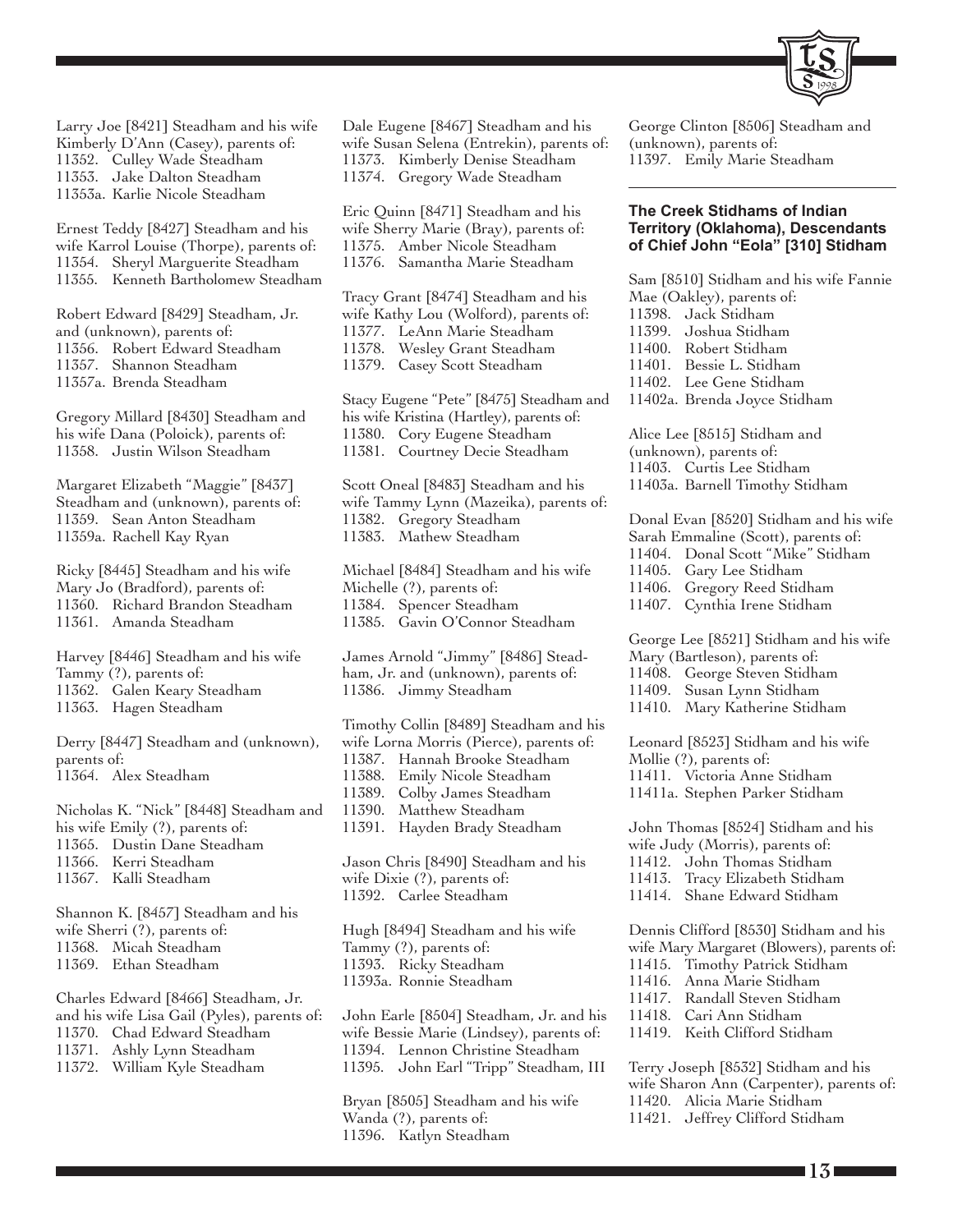

Robert Miller "Bobby" [8535] Stidham and is wife Audrey Yvonne (Young), parents of:

11422. Robert Michael Stidham 11423. Sarah Michelle Stidham

11424. Monica Stidham

Danny Charles [8536] Stidham and his wife Connie Lynn (Myers), parents of: 11425. Jerod Bryan Stidham 11426. Melissa Lynn Stidham

#### **The Steadhams of Texas, Descendants of Benjamin [313] Stedham**

Robert Ray [8542] Steadham and his wife Murlene Faye (Parks), parents of: 11427. Larry Bob Steadham 11428. Rhonda Fay Steadham

Jerry Dan [8543] Steadham and his wife Edna Louise (Keith), parents of: 11429. Lou Ann Steadham 11430. Jerry Dan Steadham, Jr.

James Elmo [8544] Steadham and his

wife Myrtle Lorene (Bess), parents of:

- 11431. Jimmy Don Steadham
- 11432. Ricky Dean Steadham

11433. Danny Ray Steadham

11434. David Steadham

Billy Eugene "Bill" [8547] Steadham and his wife Elizabeth (Cordeiro), parents of: 11435. Allen Bruce Steadham 11436. Robert Dale Steadham

Don Marshall 8548] Steadham and his wife Shirley (?), parents of: 11437. Vicki Lynn Steadham 11438. Lisa Dawn Steadham 11439. Robert Steadham

Joe Glenn [8551] Steadham and his first wife Glenda Marie (Sullivan), parents of: 11440. Barbara Marie Steadham 11441. Eddie Joe Steadham 11442. Shannon Elizabeth Steadham Joe and his second wife Sarah Elizabeth (Adkins), parents of: 11443. Joseph Delano Steadham 11444. Joshua Ray Steadham

John Rex [8554] Steadham and his second wife Gay Lynn (Nunley), parents of: 11445. Cole Rex Steadham 11446. John Eric Steadham

**14**

Edward Max [8555] Steadham and his second wife Norma Katherine (Hall), parents of: 11447. Cassidi Lynn Steadham

11448. Steven Corey Steadham

11449. Chad Casey Steadham

Steve Allen [8562] Steadham and his wife Sherry Lynn (Taylor), parents of: 11450. Kristi Shalayne Steadham 11451. Ryan Clay Steadham

Donald Dwight [8564] Steadham and his wife Eleanor Ruth (Wilson), parents of: 11452. Donna Kay Steadham 11453. Charles Dwight Steadham

Jimmie Charles [8565] Steadham and his wife Helen Maxine (Orrell), parents of: 11454. Patricia Diane Steadham 11455. Darla Doniece Steadham 11456. David Bradley Steadham 11457. Deborah Steadham Jack Dale [8568] Steadham and his wife Paula Dian (Howell), parents of:

11458. Cameron Scott Steadham, DC

Roger Clark [8569] Steadham and his wife Brenda Ann (Franklin), parents of: 11459. Susan Ann Steadham 11460. Stacy Michelle Steadham

Mark Brendan [8575] Steadham and his wife Yvonne (?), parents of: 11461. Alexa Ben Steadham

Randy Mac [8577] Steadham and his wife Lela Mae (Burns), parents of: 11462. Tabitha Kirston Steadham 11463. Allison Rhey Steadham 11464. Erick Russell Steadham

Rodney Linn [8579] Steadham and his wife Susan Colleen (Butters), parents of: 11465. Christopher Steadham 11466. Matthew Steadham

John Paul [8583] Steadham and his first wife Patricia Ann (Gladwell), parents of: 11467. Laura Lee Steadham 11468. Cheryl Ann Steadham John and his second wife Judith Elizabeth (Grant), parents of: 11469. Susan Annette Steadham 11470. Marcey Elizabeth Steadham 11471. Kathryn Elizabeth Steadham

Lyndell Harvey [8586] Steadham and his wife Dorothy Mae (Dennis), parents of:

- 11472. Larry Keith Steadham
- 11473. Linda Kay Steadham
- 11474. Richard Lynn Steadham
- 11475. Robert Jay Steadham 11476. James Riley Steadham

Lilburn (Libern) "Ray" [8587] Stadham and his wife Betty K. (Jennings), parents of: 11477. Ronald Ray Stadham 11478. Randal Lee Stadham

Gene Thomas [8594] Steadham and his wife Juanita (Tippitt), parents of: 11479. Sandra Jean Steadham 11480. William Thomas Steadham, III 11481. Theresa Jane Steadham

- 
- 11482. Frances Gail Steadham

Richard "Dick" [8597] Steadham and his wife Gwendolyn Clydean (Widney), parents of:

- 11483. Gwendolyn Jo (Jodie) Steadham
- 11484. Richard Edward Steadham
- 11485. John Raymond Steadham

James Roland "Jim" [8598] Steadham and his first wife Gladys (Rodriquez), parents of:

11486. Roland William (Rodriguez) Steadham

James and his second wife Joanna Elizabeth (Kyle), parents of: 11487. Kyle Montgomery Steadham

Lynn Roy [8606] Steadham and his second wife Penny Lynn (Roberts), parents of: 11488. Kandice Steadham 11488a. Joshua Steadham

Randy Jay [8607] Steadham and his third wife Debby (?), parents of: 11489. Curtis Steadham 11490. Todd Jon Steadham

11491. Randy Steadham, Jr